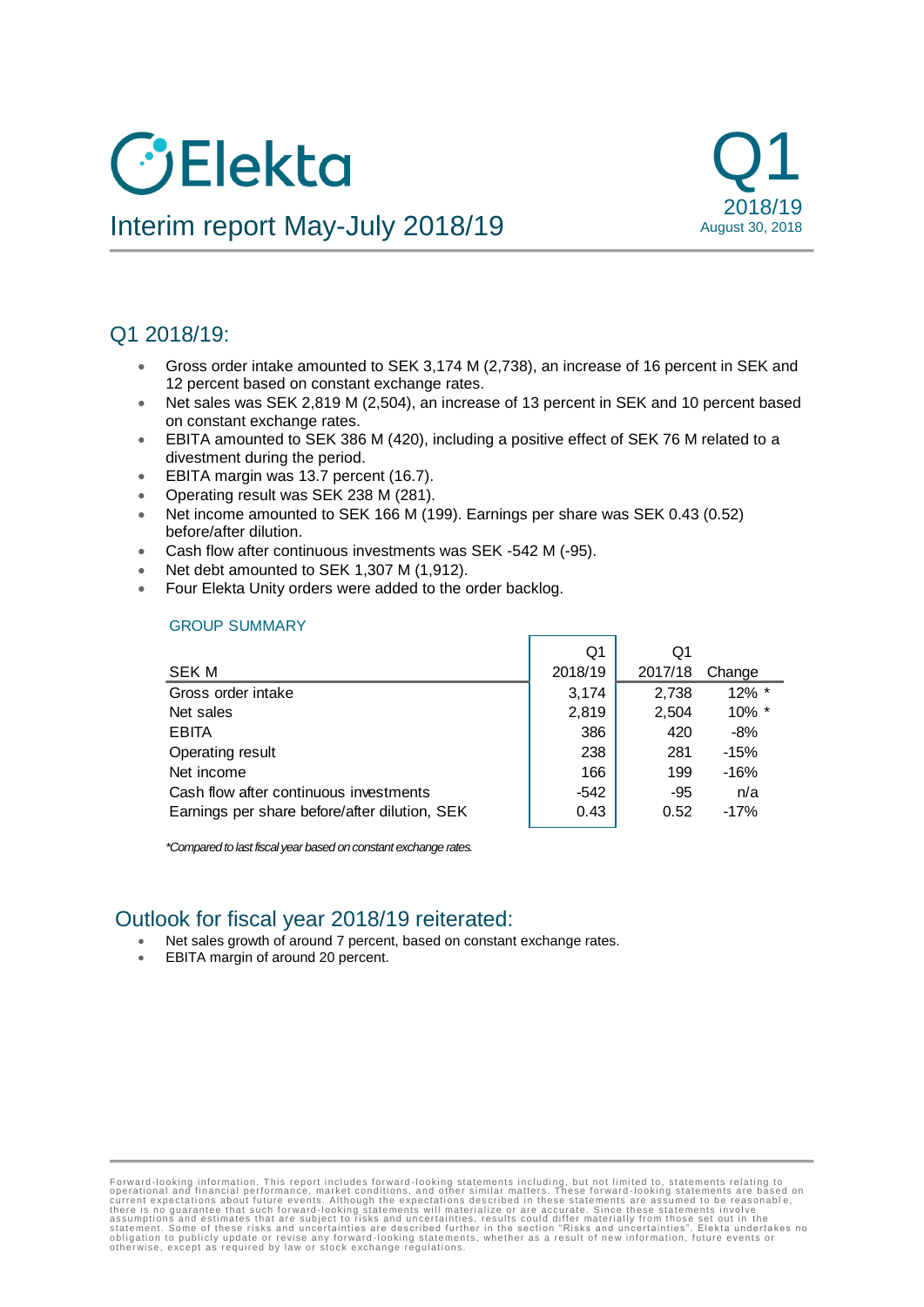### President and CEO comments

I am pleased to report that we in many aspects delivered a good first quarter of the year. It was characterized by solid market development, Elekta Unity orders and a number of competitive wins, resulting in order intake growth of 12 percent compared with last year and based on unchanged exchange rates. In regions North and South America and Europe, Middle East and Africa, order intake rose by 23 and 15 percent, respectively. Asia Pacific returned to growth during the quarter, with an increase of 8 percent in China and twice that in Japan. We estimate global market growth for the past 12 months to be 7 percent and we maintain a positive view for all regions.

Our net sales grew by 10 percent in the first quarter. Linear accelerator sales were strong, particularly in emerging markets, as well as growth in all software segments and our service revenue grew by 8 percent. We continue to invest in long-term profitable growth. This includes an expansion of our commercial organization and marketing as well as activities to strengthen our role as the leader in precision radiation medicine.

We reported an EBITA margin of approximately 20 percent for the rolling 12 month period. However, gross margin in the quarter was 39.1 percent, a decline compared with the preceding year, primarily a result of higher volumes to emerging markets and an unfavorable project mix. We are confident that the gross margin will increase during the remainder of the year, primarily related to improved geographic and project mix and Elekta Unity revenues.

The cash conversion rate for the rolling 12-month period was 78 percent. In the first quarter cash flow was affected by a decrease in customer advances as well as higher inventory levels. This is a temporary effect related to the high revenue growth in the quarter as well as lower shipments and associated invoicing following that we now are focusing our operations on project installation starts and further shortening of lead times. We have also built our inventory for upcoming Unity installations.

Elekta Unity has recently reached three milestones: CE mark in Europe, the first patients treated using the clinically approved system and submission to the FDA for approval and market clearance in the U.S. I remain convinced that Elekta Unity is the future of radiation therapy and an unrivaled device for delivering precision radiation medicine. This is confirmed by the very high interest that customers show. One clear example is the recent seminar on MR radiation therapy, held by UMC Utrecht, which attracted more than 300 participants from universities and hospitals all around the world.

During the quarter, we booked four new Unity orders, which means that we have sold a total of 32 systems. Feedback from our customers confirms that Unity has the potential to offer each patient the possibility of more personalized radiation therapy with the highest level of precision and reduced risk for complications.

To strengthen our portfolio, we recently acquired two companies: Acumyn, with its integrated quality management system, AQUA; and PalabraApps, which helps to improve the clinical workflow using Elekta's MOSAIQ® oncology information system. During the quarter we also divested our MEG business.

We see a continually increasing demand for advanced cancer care and our outlook for the full year is positive and unchanged: we estimate that net sales will grow around 7 percent and that we will achieve an EBITA margin of around 20 percent for our current fiscal year.

Richard Hausmann President and CEO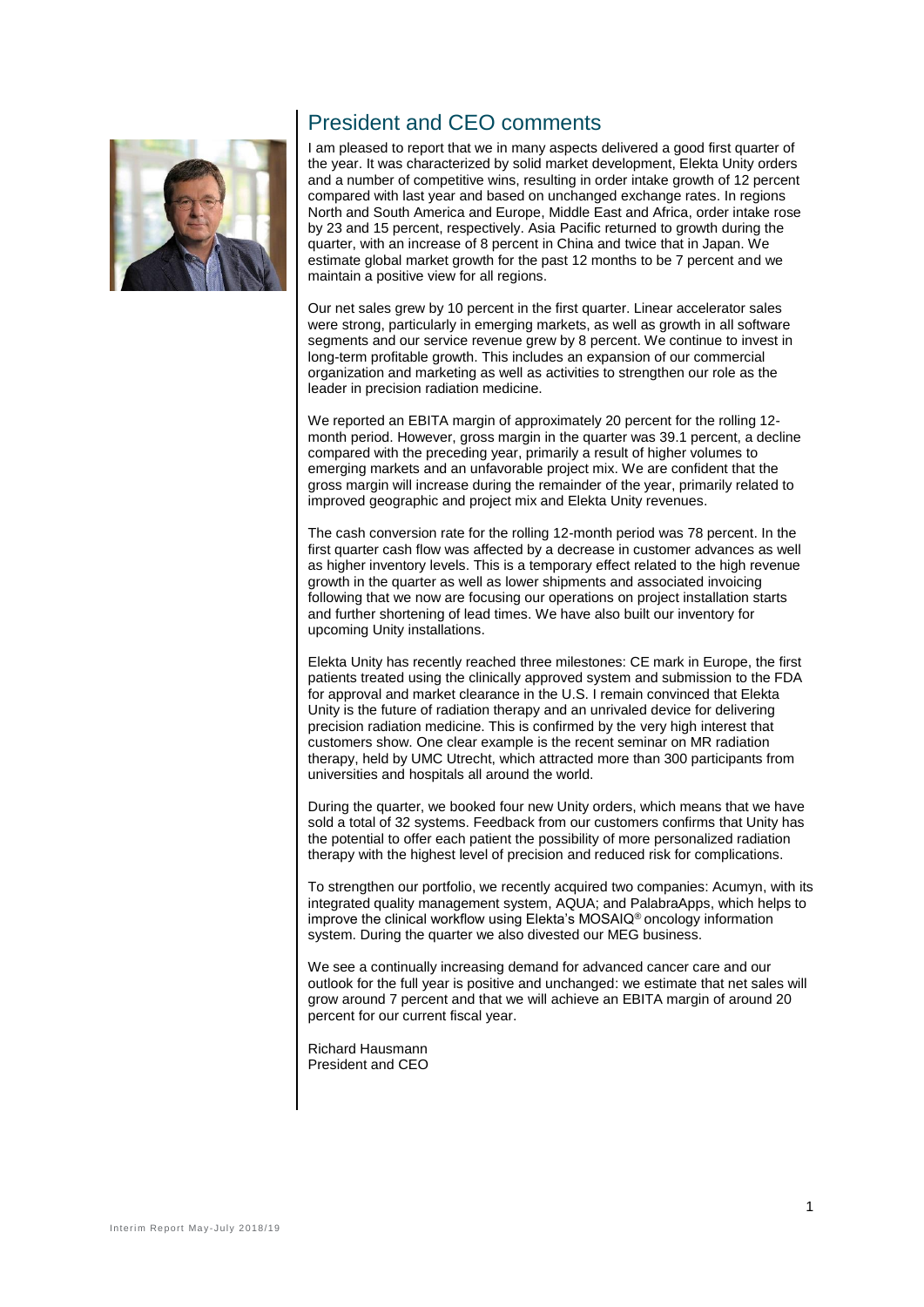Gross order intake



*Presented amounts refer to the fiscal year 2018/19 and amounts within parentheses indicate comparative values for the equivalent period last fiscal year restated to IFRS 15 unless otherwise stated.*

### Order intake and order backlog

Gross order intake increased 16 percent to SEK 3,174 M (2,738) and increased 12 percent based on constant exchange rates.

#### GROSS ORDER INTAKE

|                                | Q1    | Ο1                      |     |            | 12 months |         | Mav - Apr |
|--------------------------------|-------|-------------------------|-----|------------|-----------|---------|-----------|
| <b>SEK M</b>                   |       | 2018/19 2017/18 Change* |     | Changel    | rollina   | Change* | 2017/18   |
| North and South America        | 990   | 791                     | 23% | 25%l       | 4.920     | 15%     | 4.720     |
| Europe, Middle East and Africa | 1.004 | 826                     | 15% | <b>22%</b> | 5.568     | 7%      | 5.389     |
| Asia Pacific                   | 1.180 | 1.121                   | 2%  | 5%         | 4.443     | 1%      | 4.384     |
| Group                          | 3.174 | 2.738                   | 12% | 16%        | 14.929    | 8%      | 14.493    |

*\*Compared to last fiscal year based on constant exchange rates.*

Order backlog was SEK 28,092 M, compared to SEK 27,974 M on April 30, 2018. Order backlog is converted at closing exchange rates which resulted in a negative translation difference of SEK -155 M.

### Regional development

### *North and South America*

Gross order intake North and South America



The U.S. is the world's largest market for radiation therapy. Market growth is primarily driven by service and software as well as upgrading the installed base of treatment systems. In the first quarter, new proposals for radiation therapy reimbursement were presented in the U.S. If the proposals are implemented, levels will increase slightly next year. South America has a significant need for high-quality, cost-effective cancer care. At the same time, weak economic conditions throughout the region have slowed investments in new equipment.

Elekta's performance in the region continued to strengthen and we advanced our market positions during the quarter. Growth was particularly favorable for software and service. For the region in total, order intake grew by 25 percent, corresponding to an increase of 23 percent based on unchanged exchange rates. We booked one order for an Elekta Unity research system from Allegheny Health Network in Pittsburgh, USA.

### *Europe, Middle East and Africa*

We have seen stable growth in the established markets, driven mainly by upgrading the installed base to new systems and aftermarket services, but also investment to expand radiation therapy capacity. The region's emerging markets are characterized by a significant need for radiation therapy and a substantial capacity gap.

Elekta's order intake increased by 22 percent compared to last year, corresponding to 15 percent based on unchanged exchange rates. Our performance was particularly favorable in Italy, Poland, Slovakia and the Middle East. During the quarter, we signed two orders for Elekta Unity, one to L'Hôpital Riviera-Chablais (Vevey Providence) in Switzerland and one to Centre Sidi Abdellah Cancérologie in Algeria. Interest in Unity is strong and has further increased since it received CE mark and the first patients were successfully treated.

Gross order intake Europe, Middle East<br>and Africa

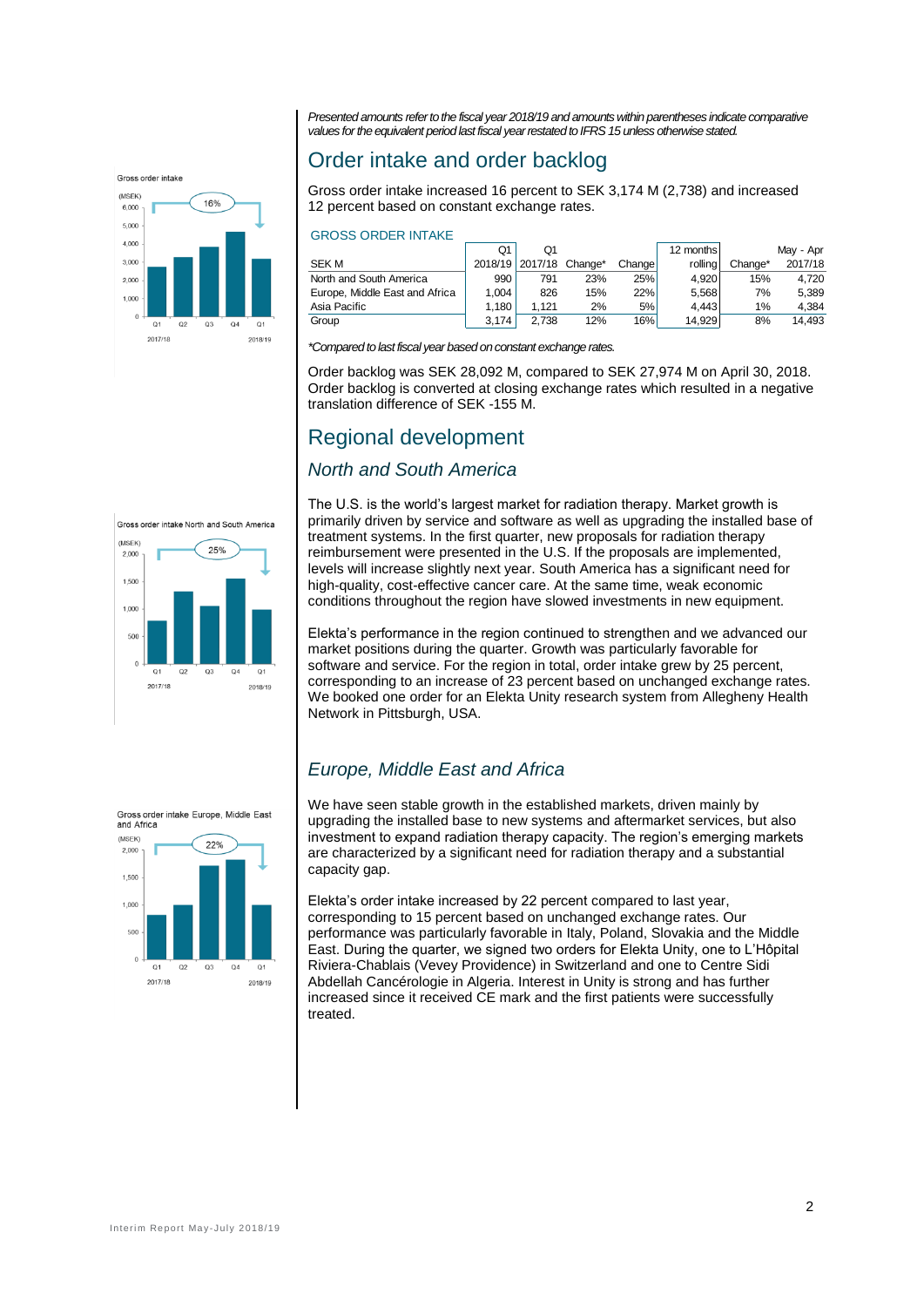Gross order intake Asia Pacific



### *Asia Pacific*

The region has a significant long-term need for expanding cancer care and the markets are generally underserved in terms of radiation therapy capacity.

Elekta's order intake rose 5 percent in the quarter, corresponding to 2 percent when calculated on unchanged exchange rates. China is our largest market in the region and we strengthened our position in the country, increasing our order intake by 8 percent. Reimbursement levels in China have increased and growth in the private market is favorable. It is also satisfying that we have returned to growth in Japan. In Australia, we sold an Elekta Unity system to Genesis Care.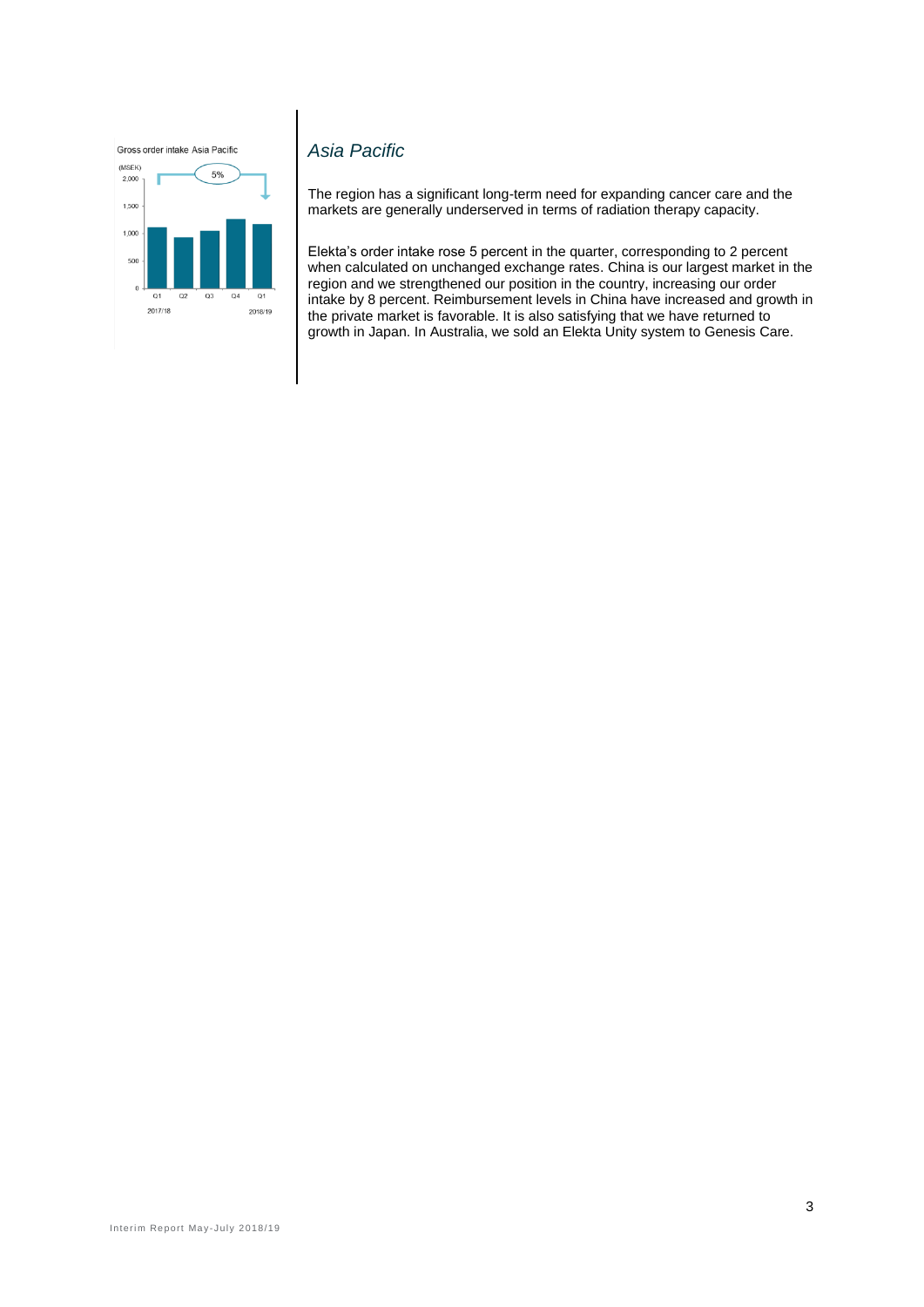### Net sales and earnings

Growth in the first quarter was strong in Asia Pacific and Europe, Middle East and Africa, and net sales increased to SEK 2,819 M (2,504) representing a growth of 13 percent or 10 percent based on constant exchange rates.

#### NET SALES

|                                | Q1      | Q1    |                 |        | 12 months |         | May-Apr |
|--------------------------------|---------|-------|-----------------|--------|-----------|---------|---------|
| <b>SEK M</b>                   | 2018/19 |       | 2017/18 Change* | Change | rollina   | Change* | 2017/18 |
| North and South America        | 937     | 940   | $-2%$           | 0%     | 3.884     | e/t     | 3.888   |
| Europe, Middle East and Africa | 1.003   | 862   | 11%             | 16%    | 4.486     | e/t     | 4.345   |
| Asia Pacific                   | 879     | 702   | 23%             | 25%    | 3.517     | e/t     | 3.340   |
| Group                          | 2.819   | 2.504 | 10%             | 13%    | 11.887    | e/t     | 11.573  |

*\*Compared to last fiscal year based on constant exchange rates. Comparable data for 12 months rolling not available due to IFRS15 restatement on quarterly basis starting Q1 2017/18.*

Gross margin was 39.1 percent (46.4). The decrease is to a large extent related to unfavorable geographic and project mix. Operating expenses increased, mainly related to investments in the commercialization of Elekta Unity, Elekta Digital and the commercial organization. R&D expenditure, adjusted for the net of capitalization and amortization of development costs, amounted to SEK 373 M (338), equal to 13 percent (14) of net sales or 12 percent on a 12 months rolling basis. EBITA decreased to SEK 386 M (420) representing a margin of 13.7 percent (16.7). The decrease is a result of lower gross margin and higher operating costs. The rolling 12 month EBITA margin was 19.6 percent.

The effect from changes in exchange rates compared with last year was approximately SEK 25 M including hedges. Operating result was SEK 238 M (281). The operating result includes a positive effect of SEK 76 M related to a divestment, reported as part of other operating income and expenses.

Net financial items amounted to SEK -25 M (-39). Profit before tax amounted to SEK 213 M (243) and tax amounted to SEK -47 M (-44), representing a tax rate of 22 percent (18).

Net income amounted to SEK 166 M (199) and earnings per share amounted to SEK 0.43 (0.52) before/after dilution. Return on shareholders' equity amounted to 21 percent (3\*\*) and return on capital employed amounted to 17 percent (6\*\*).

#### *\*\* Calculation based on IAS18*

#### CAPITALIZED DEVELOPMENT COSTS

|                                               | Q1      | Q1      |         | 12 months May - Apr |
|-----------------------------------------------|---------|---------|---------|---------------------|
| <b>SEK M</b>                                  | 2018/19 | 2017/18 | rolling | 2017/18             |
| Capitalization of development costs           | 129     | 127     | 639     | 637                 |
| of which R&D                                  | 128     | 127     | 637     | 637                 |
| Amortization of capitalized development costs | $-120$  | $-110$  | $-418$  | -408                |
| of which R&D                                  | $-120$  | $-105$  | $-400$  | $-385$              |
| Capitalized development costs, net            | 9       | 17      | 221     | 229                 |
| of which R&D                                  | 8       | 23      | 237     | 252                 |

The net of capitalization and amortization of development costs in the R&D function decreased to SEK 8 M (23). Amortization of capitalized development costs amounted to SEK 120 M (110). The increase is related to the start of amortization following the CE marking of Elekta Unity.

### Investments and depreciation

Investments in intangible assets were SEK 129 M (128) and investments in tangible assets were SEK 31 M (43). Amortization of intangible assets and depreciation of tangible fixed assets amounted to a total of SEK 189 M (177).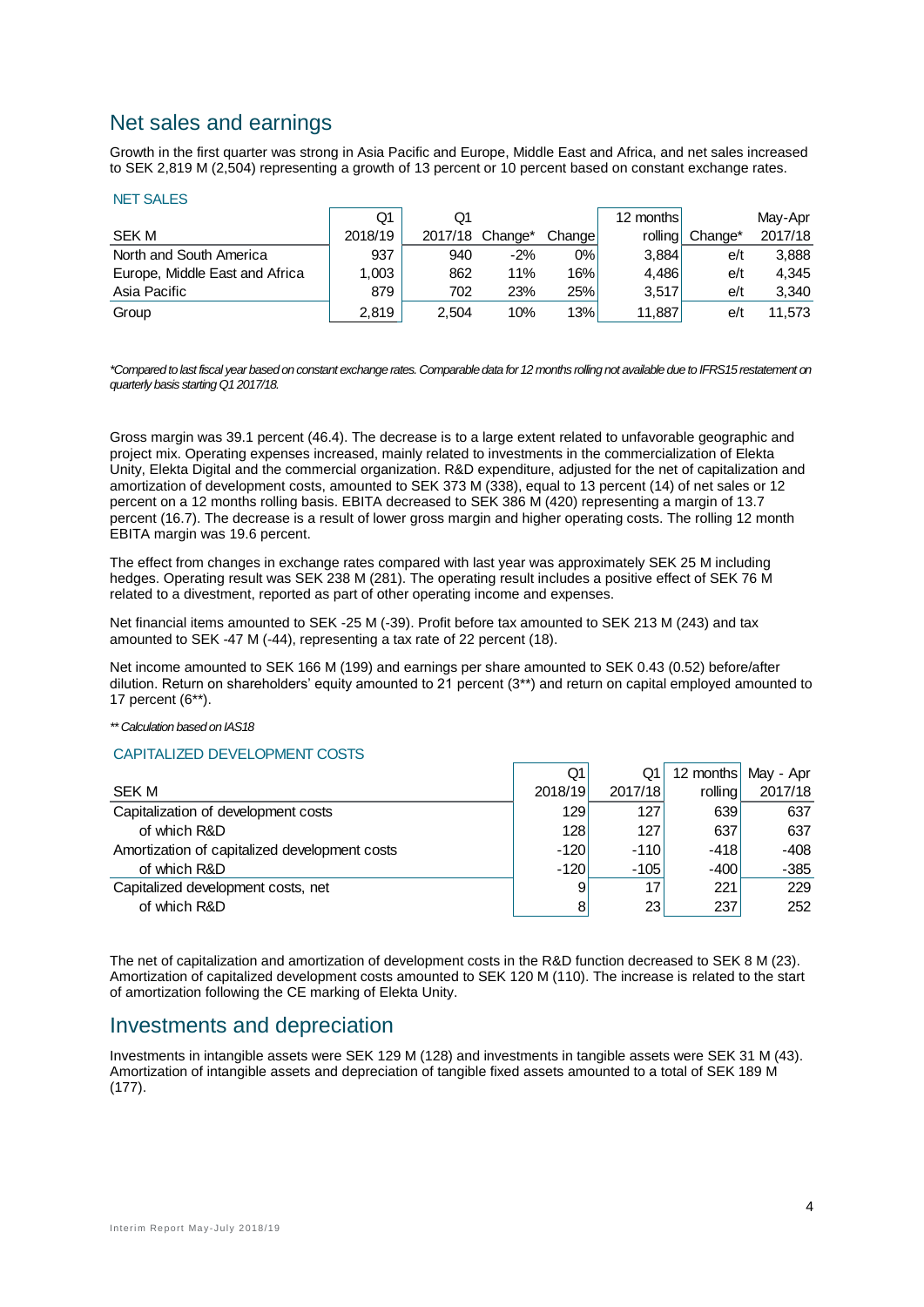### Cash flow

Cash flow from operating activities was SEK -381 M (76). The operational cash conversion for rolling 12 months was 78 percent. Cash flow after continuous investments was SEK -542 M (-95). The decline in cash flow was due to increased levels of net working capital.

#### CASH FLOW (EXTRACT)

|                                       | Q1      | Q1      | 12 months | May - Apr |
|---------------------------------------|---------|---------|-----------|-----------|
| <b>SEK M</b>                          | 2018/19 | 2017/18 | rolling   | 2017/18   |
| Operating cash flow                   | 318     | 307     | 2,368     | 2,357     |
| Change in working capital             | $-699$  | $-232$  | $-421$    | 47        |
| Cash flow from operating activities   | $-381$  | 76      | 1.947     | 2,404     |
| Continuous investments                | -160    | $-171$  | $-805$    | $-816$    |
| Cashflow after continuous investments | $-542$  | $-95$   | 1.142     | 1,589     |
| Operational cash conversion           | -89%    | 16%     | 78%       | 95%       |

### Working capital

Net working capital was SEK -1,622 M corresponding to -14 (-20 per April 30, 2018) percent of net sales. We are continuing to reduce project lead times between shipments and start of installations. In the first quarter net working capital levels were impacted by a reduction of customer advances linked to high level of installations of already paid projects. In addition, the number of shipped projects in the quarter was lower than in the first quarter last year. The shipment levels are expected to increase in the coming quarters. In the quarter, we also built inventory for coming Elekta Unity installations.

#### Working capital

|                                 | <b>Jul 31</b> | Jul 31   | Apr 30   |
|---------------------------------|---------------|----------|----------|
| <b>SEK M</b>                    | 2018          | 2017     | 2018     |
| Working capital assets          |               |          |          |
| Inventories                     | 2,485         | 2,240    | 2,560    |
| Accounts receivable             | 3,061         | 3,032    | 3,402    |
| Accrued income                  | 1,004         | 897      | 1,160    |
| Other operating receivables     | 1,103         | 1,026    | 1,068    |
| Sum working capital assets      | 7,654         | 7,195    | 8,191    |
| Working capital liabilities     |               |          |          |
| Accounts payable                | 841           | 806      | 1,132    |
| Advances from customers         | 4,608         | 4,861    | 5,316    |
| Prepaid income                  | 1,899         | 1,653    | 1,990    |
| Accrued expenses                | 1,508         | 1,314    | 1,662    |
| Short-term provisions           | 165           | 175      | 186      |
| Other current liabilities       | 255           | 212      | 257      |
| Sum working capital liabilities | 9,276         | 9,022    | 10,543   |
| Net working capital             | $-1,622$      | $-1,827$ | $-2,352$ |
| % of 12 months net sales        | $-14%$        | n/a      | $-20%$   |

Days Sales Outstanding (DSO) was negative 75 days (negative 87 per April 30, 2018). North and South America was unchanged in the quarter while increases were seen in Europe, Middle East and Africa, and Asia Pacific regions.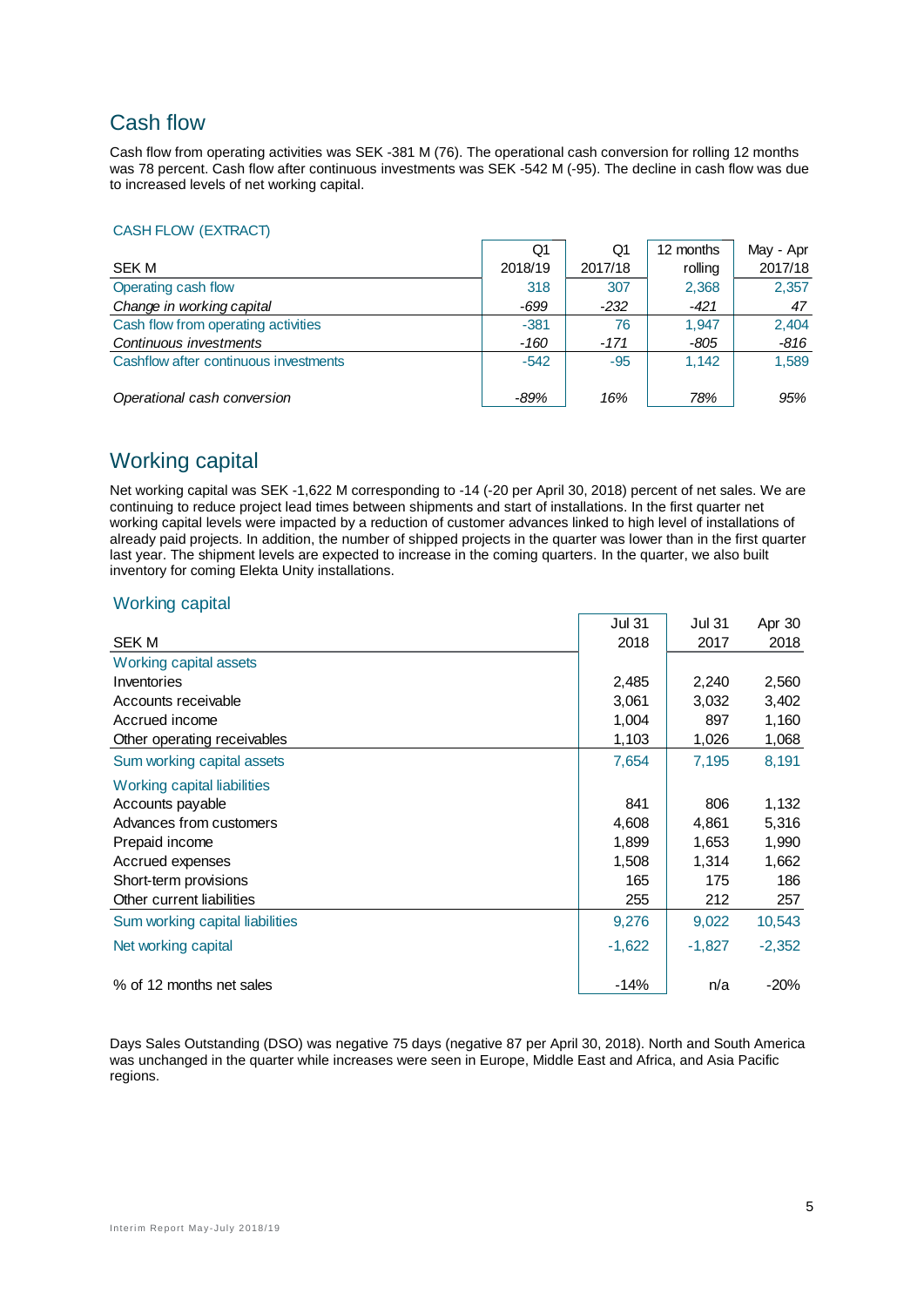#### DAYS SALES OUTSTANDING (DSO)

|                                | <b>Jul 31</b> | Apr 30 |
|--------------------------------|---------------|--------|
| <b>SEK M</b>                   | 2018          | 2018   |
| North and South America        | -123          | $-122$ |
| Europe, Middle East and Africa | -9            | -30    |
| Asia Pacific                   | -106          | -122   |
| Group                          | -75           | -87    |

### Financial position

Cash and cash equivalents and short-term investments amounted to SEK 3,547 M (3,158) and interest-bearing liabilities amounted to SEK 4,854 M (5,071). Net debt amounted to SEK 1,307 M (1,912). Net debt in relation to EBITDA was 0.53 (0.32 per April 30, 2018).

#### NET DEBT

|                                                      | <b>Jul 31</b> | <b>Jul 31</b> | Apr 30   |
|------------------------------------------------------|---------------|---------------|----------|
| <b>SEK M</b>                                         | 2018          | 2017          | 2018     |
| Long-term interest-bearing liabilities               | 4.341         | 4.650         | 4.369    |
| Short-term interest-bearing liabilities              | 513           | 421           | 975      |
| Cash and cash equivalents and short-term investments | $-3.547$      | $-3.158$      | $-4.541$ |
| Net debt                                             | 1.307         | 1.912         | 803      |

The exchange rate effect from the translation of cash and cash equivalents amounted to SEK -13 M (-119). The translation difference in interest-bearing liabilities amounted to SEK -41 M (-216). Other comprehensive income was affected by exchange rate differences from translation of foreign operations amounting to SEK -214 M (-244).

The change in unrealized exchange rate effects from effective cash flow hedges reported in other comprehensive income amounted to SEK -77 M (46). The closing balance of unrealized exchange rate effects from effective cash flow hedges amounted to SEK -44 M (79) exclusive of tax.

### Legal disputes

### *humediQ*

During fiscal year 2017/18, humediQ GmbH initiated a new arbitration against Elekta group companies and arising out of the agreement as the previous arbitration in 2016. Elekta believes that the claims are meritless and will vigorously defend itself.

### Significant events during the reporting period

### *Elekta Unity receives CE mark*

On June 18, 2018, Elekta Unity received CE mark, clearing the technology for commercial sales and clinical use in Europe.

### *Sale of MEG business to York Instruments*

On July 19, 2018, Elekta announced that it has sold its MEG business to York Instruments, a subsidiary of Croton Healthcare, LLC. This divestment follows Elekta's strategic decision to prioritize its treatment solutions and oncology informatics portfolio.

#### *Acquisition of quality assurance expert Acumyn*

Elekta announced on July 27, 2018, that it has acquired the Canadian quality assurance expert Acumyn, a standalone commercial spin-off of University Health Network, Toronto. This follows an exclusive agreement between Elekta and Acumyn, signed in 2014, to commercialize its integrated Quality Management System, AQUA.

### *Changes to Executive Management Team*

As of June 1, 2018, Caroline Mofors, Senior Vice President, Chief Compliance and Integrity Officer, is a member of the Executive Management team.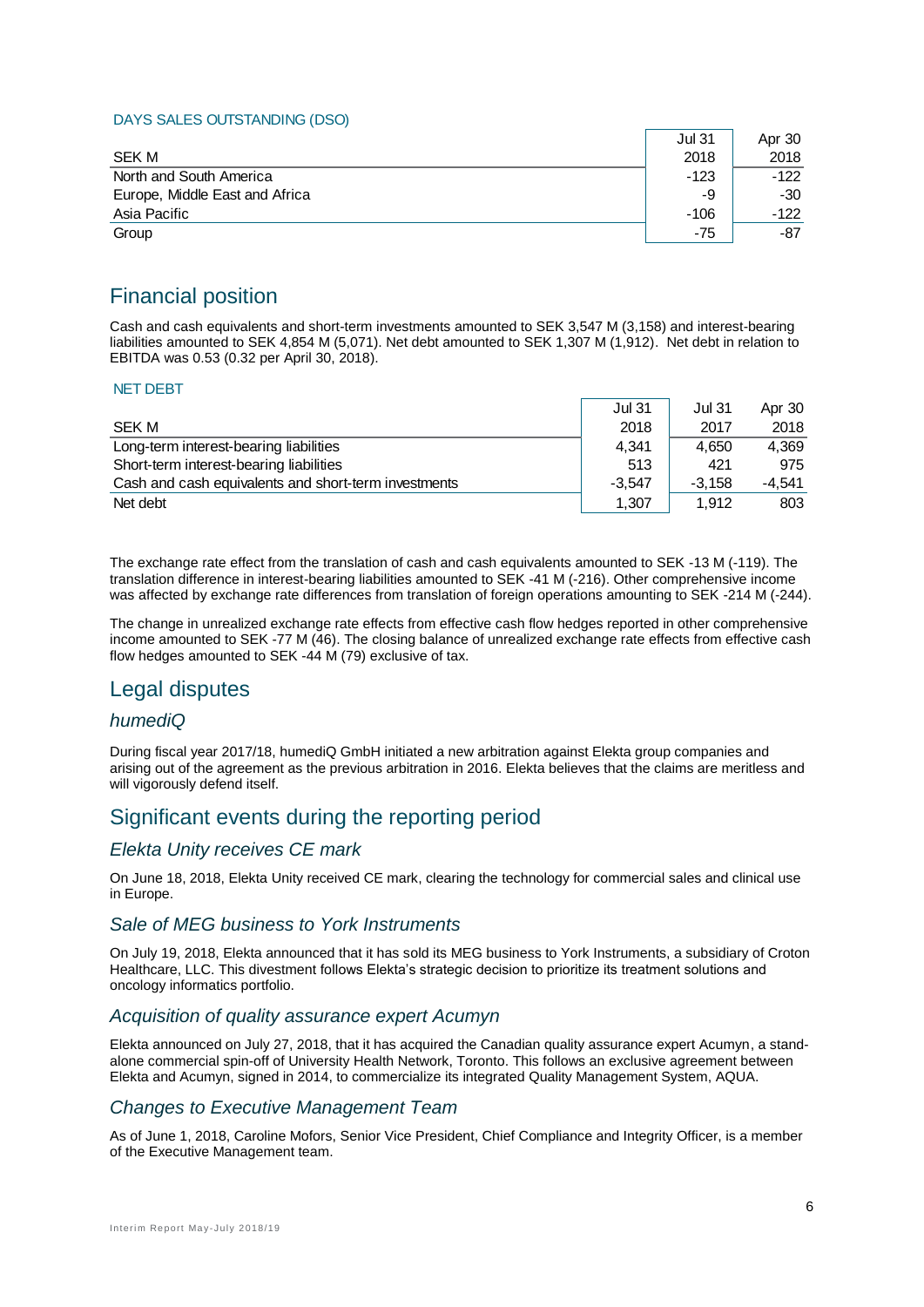Renato Leite joined Elekta on June 1, 2018, as Executive Vice President Region Europe and member of the Executive Management team.

### Events after the reporting period

### *Pending 510(k) for Elekta Unity with the U.S. FDA*

On August 7, 2018, Elekta announced that it submitted a 510(k) application for its Elekta Unity magnetic resonance radiation therapy system to the U.S. FDA, where the submission is in the review process. Upon receiving FDA 510(k) pre-market clearance, U.S. healthcare providers will then be able to offer Unity's distinctive real time imaging, planning and treatment to their patients.

### **Employees**

The average number of employees during the period was 3,694 (3,680).

The average number of employees in the Parent Company was 33 (31).

### **Shares**

Total number of registered shares on July 31, 2018 was 383,568,409 of which 14,980,769 were A-shares and 368,587,640 B-shares. On July 31, 2018 1,541,368 shares were treasury shares held by Elekta.

### Risks and uncertainties

Elekta's presence in a large number of geographical markets exposes the Group to political and economic risks on a global scale and/or in individual countries. United Kingdom's decision to leave the European Union, as an example, might lead to economic uncertainty that may impact Elekta since an important part of the business is located in the United Kingdom.

The competitive landscape for Elekta is continuously changing. The medical equipment industry is characterized by technological developments and continuous improvements of industrial know-how, resulting in companies launching new products and improved methods for treatment. Elekta strives to be the leader in innovation and offer the most competitive product portfolio, developed in close collaboration with key research leaders in the field. To secure the proceeds of research investments, it is of importance that such new products and new technology are protected from the risk of improper use by competitors. When possible and deemed appropriate, Elekta protects its intellectual property rights by way of patents, copyrights and trademark registrations. Elekta carefully monitors intellectual property rights of third parties, but third parties may still direct infringement claims against Elekta which may lead to time-consuming and costly legal disputes as well as business interruption and other limitations in operations.

Elekta sells solutions through its direct sales force and through an external network of agents and distributors. The Company's continued success is dependent on the ability to establish and maintain successful relationships with customers. Elekta is continuously evaluating how to enter new markets, considering both the opportunities and the risks involved. There are regulatory registration requirements with each new market that potentially could delay product introductions and certifications. The stability of the political system in certain countries and the security situation for employees traveling to exposed areas are constantly evaluated. Corruption is a risk and an obstacle for development and growth in some countries. Elekta has implemented a specific anti-corruption policy to guide the business as it aims to be in line with national and international regulations and best practices against corruption as well as third party risk management processes.

Elekta's operations comprise several markets that expose the Group to a vast number of laws, regulations, policies and guidelines regarding, for example, health, security, environmental matters, trade restrictions, competition and delivery of products. Elekta's quality systems describe these requirements, which are reviewed and certified by external supervisory bodies and are regularly inspected by authorities in applicable countries, for example, the US FDA. Noncompliance of, for example, safety regulations can result in delayed or stopped deliveries of products. Changes in regulations and rules might also increase Elekta's costs and delay the development and introduction of new products.

Elekta depends also on the capability of producing advanced medical equipment, which requires highly qualified personnel. The Company's ability to attract and retain qualified personnel and management has a significant impact on the future success of the Group.

Weak economic development and high levels of public debt might, in some markets, mean less availability of financing for private customers and reduced future healthcare spending by governments. Political decisions that could impact the healthcare reimbursement systems also constitute a risk factor. Elekta's ability to commercialize products is dependent on the reimbursement level that hospitals and clinics can obtain for different types of treatments. Alterations in the existing reimbursement systems related to medical products, or implementation of new regulations, might impact future product mix in specific markets.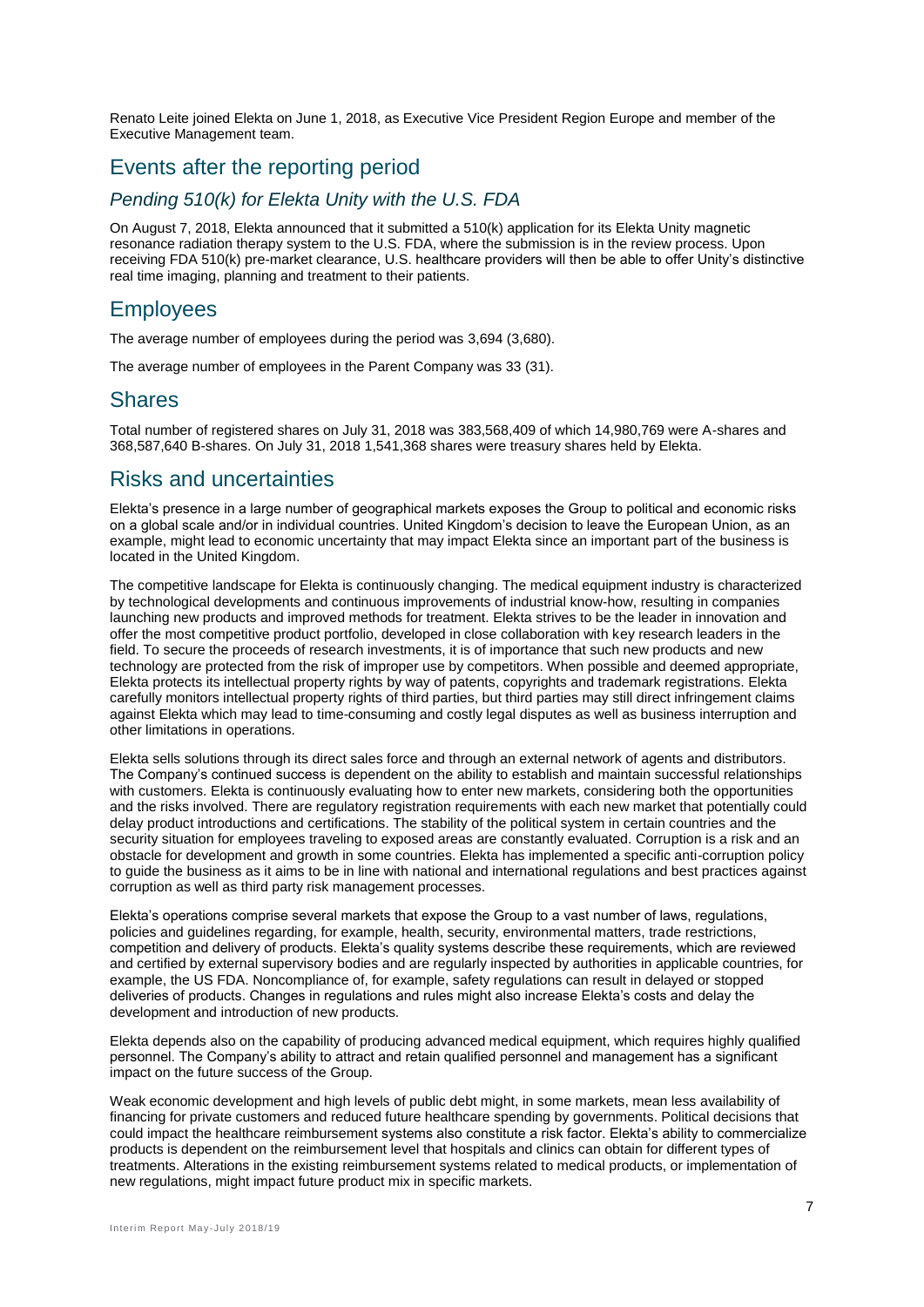Elekta's delivery of treatment equipment relies largely on customers' readiness to receive the delivery at site. Depending on contractual payment terms, a delay can result in postponed invoicing and also affect timing of revenue recognition. The Group's credit risks are normally limited since customer operations are, to a large extent, financed either directly or indirectly by public funds.

Elekta depends on a number of suppliers for components. There is a risk that delivery difficulties might occur due to circumstances beyond Elekta's control. Critical suppliers are regularly followed up regarding delivery precision and quality of components.

Elekta's operations within research and development, production, distribution, marketing and administration depend on a large number of advanced IT systems and IT solutions. Routines and procedures are applied in order to protect the hardware, software and information against damages, manipulations, loss or incorrect use. If these systems and solutions should be affected by any interference resulting in loss of information it might have a negative impact on Elekta's operations, result and financial position.

In its operations, Elekta is subject to a number of financial risks primarily related to exchange rate fluctuations. In the short term, the effect of currency movements is reduced through forward contracts. Hedging is conducted on the basis of expected net sales over a period of up to 24 months. The scope of the hedging is determined by the Company's assessment of currency risks. Risk exposure is regulated through a financial policy established by the Board of Directors. The overall responsibility for handling the Group's financial risks and developing methods and guidelines for dealing with financial risks, rests with the executive management and the finance function. For more detailed information regarding these risks, see Note 2 in the Annual Report 2017/18.

Stockholm, August 30, 2018

Richard Hausmann CEO and President

*This report has not been reviewed by the Company´s auditors.*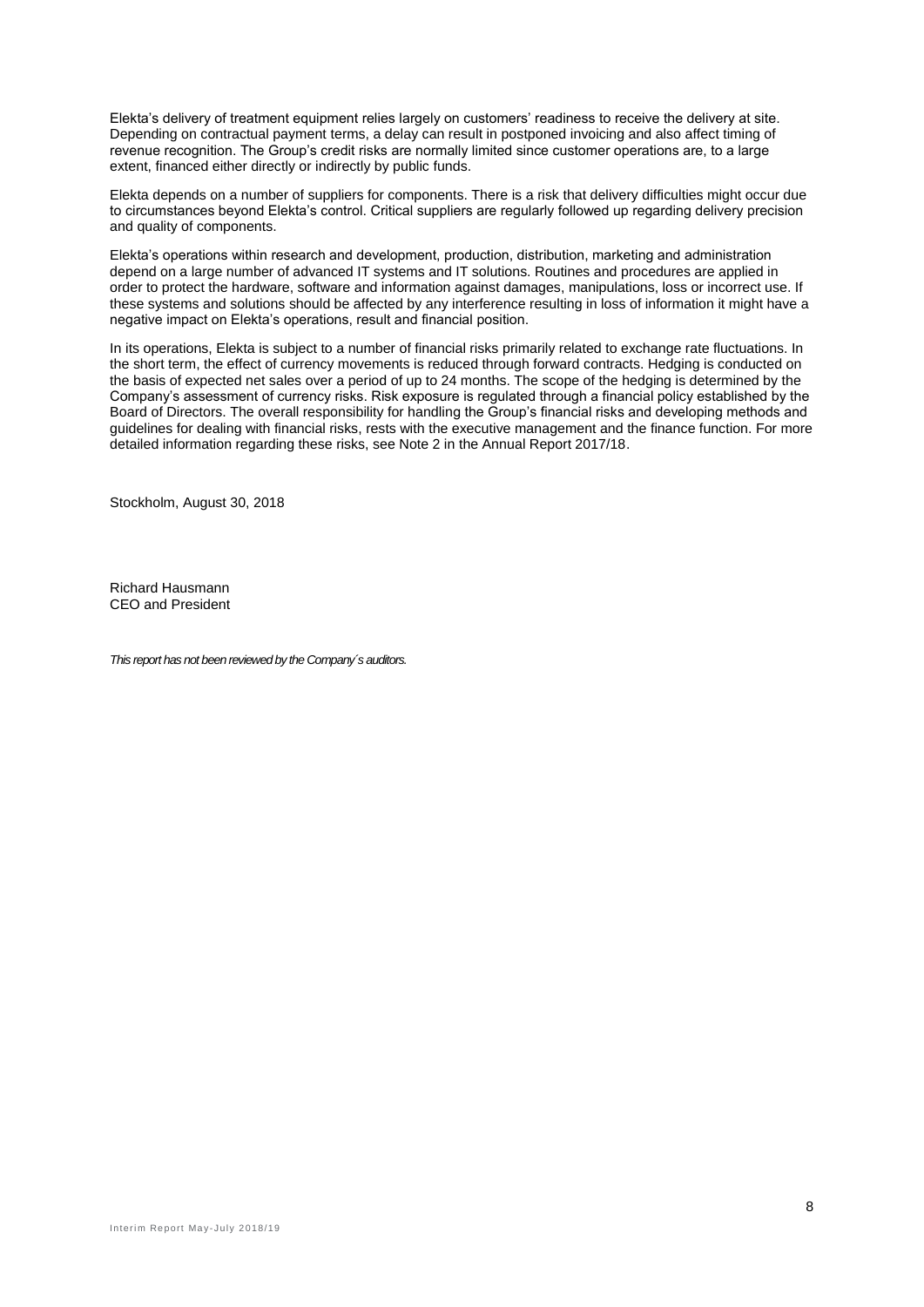### CONSOLIDATED INCOME STATEMENT AND STATEMENT OF COMPREHENSIVE INCOME

| <b>INCOME STATEMENT</b>                                                   | Q1          | Q1             | 12 months | May - Apr |
|---------------------------------------------------------------------------|-------------|----------------|-----------|-----------|
| <b>SEK M</b>                                                              | 2018/19     | 2017/18        | rolling   | 2017/18   |
| Net sales                                                                 | 2,819       | 2,504          | 11,887    | 11,573    |
| Cost of products sold                                                     | $-1,716$    | $-1,343$       | $-6,890$  | $-6,517$  |
| Gross income                                                              | 1,103       | 1,162          | 4,997     | 5,056     |
| Selling expenses                                                          | $-324$      | $-305$         | $-1,228$  | $-1,208$  |
| Administrative expenses                                                   | $-265$      | $-243$         | $-970$    | $-949$    |
| R&D expenses                                                              | $-365$      | $-316$         | $-1,145$  | $-1,095$  |
| Other operating income and expenses                                       | 65          | -5             | 70        | 0         |
| Exchange rate differences                                                 | 24          | -12            | 78        | 42        |
| <b>Operating result</b>                                                   | 238         | 281            | 1,802     | 1,845     |
| Result from participations in associates                                  | 2           | 2              | -7        | $-7$      |
| Interest income                                                           | 18          | $\overline{7}$ | 78        | 67        |
| Interest expenses and similar items                                       | $-45$       | -44            | $-225$    | $-225$    |
| Exchange rate differences                                                 | $\mathbf 0$ | $-3$           | 4         | 1         |
| Profit before tax                                                         | 213         | 243            | 1,651     | 1,681     |
| Income taxes                                                              | -47         | -44            | $-336$    | $-333$    |
| Net income                                                                | 166         | 199            | 1,315     | 1,348     |
| Net income attributable to:                                               |             |                |           |           |
| Parent Company shareholders                                               | 166         | 199            | 1,315     | 1,348     |
| Non-controlling interests                                                 | $\mathbf 0$ |                | 0         | 0         |
|                                                                           |             |                |           |           |
| Earnings per share before dilution, SEK                                   | 0.43        | 0.52           | 3.44      | 3.53      |
| Earnings per share after dilution, SEK                                    | 0.43        | 0.52           | 3.44      | 3.53      |
| STATEMENT OF COMPREHENSIVE INCOME                                         |             |                |           |           |
|                                                                           |             |                |           |           |
| SEK M                                                                     |             |                |           |           |
| Net income                                                                | 166         | 199            | 1,315     | 1,348     |
| Other comprehensive income:                                               |             |                |           |           |
| Items that will not be reclassified to the income statement:              |             |                |           |           |
| Remeasurements of defined benefit pension plans                           |             |                | $-19$     | $-19$     |
| Tax                                                                       |             |                | 5         | 5         |
| Total items that will not be reclassified to the income statement         |             |                | $-14$     | $-14$     |
| Items that subsequently may be reclassified to the income statement:      |             |                |           |           |
| Revaluation of cash flow hedges                                           | -77         | 46             | $-128$    | -5        |
| Translation differences from foreign operations                           | $-214$      | $-244$         | 505       | 475       |
| Tax                                                                       | 15          | -9             | 26        | 2         |
| Total items that subsequently may be reclassified to the income statement | $-277$      | $-207$         | 402       | 472       |
| Other comprehensive income for the period                                 | $-277$      | $-207$         | 389       | 458       |
| Total comprehensive income for the period                                 | $-110$      | $-9$           | 1,704     | 1,806     |
| Comprehensive income attributable to:                                     |             |                |           |           |
| Parent Company shareholders                                               | $-110$      | -9             | 1,704     | 1,806     |
| Non-controlling interests                                                 | 0           |                | 0         | 0         |

#### RESULT OVERVIEW

|                                          | Q1      | Q1         | 12 months | May - Apr |
|------------------------------------------|---------|------------|-----------|-----------|
| SEK M                                    | 2018/19 | 2017/18    | rolling   | 2017/18   |
| Operating result/EBIT                    | 238     | 281        | 1.802     | 1.845     |
| Amortization:                            |         |            |           |           |
| Capitalized development costs            | 120     | <b>110</b> | 418       | 408       |
| Assets relating to business combinations | 27      | <b>29</b>  | 115       | 116       |
| <b>EBITA</b>                             | 386     | 420        | 2,335     | 2,369     |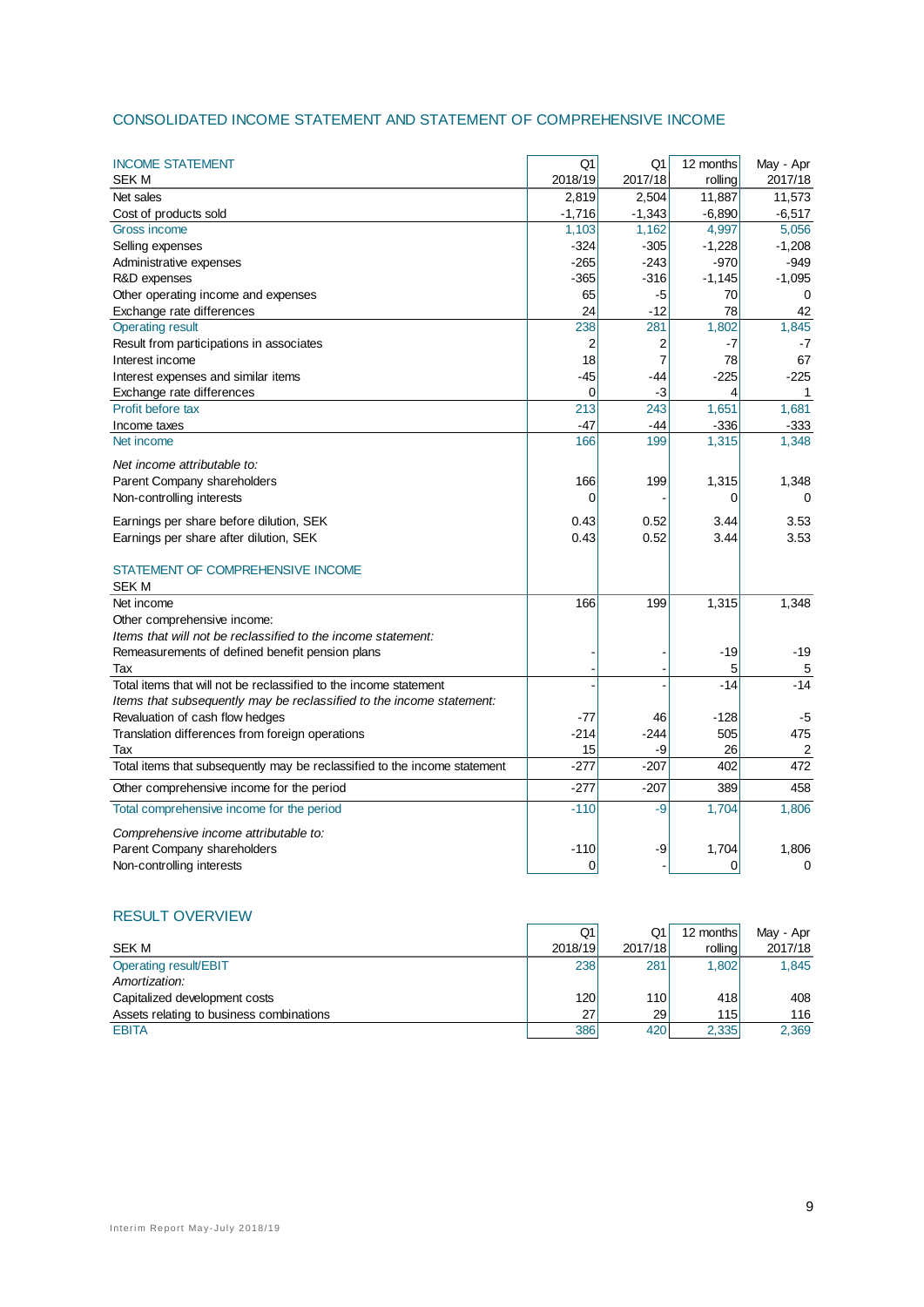### CONSOLIDATED BALANCE SHEET

|                                                         | <b>Jul 31</b> | <b>Jul 31</b> | Apr 30     |
|---------------------------------------------------------|---------------|---------------|------------|
| <b>SEK M</b>                                            | 2018          | 2017          | 2018       |
| Non-current assets                                      |               |               |            |
| Intangible assets                                       | 9,078         | 8,343         | 9,175      |
| Tangible fixed assets                                   | 856           | 760           | 895        |
| <b>Financial assets</b>                                 | 250           | 287           | 261        |
| Deferred tax assets                                     | 356           | 415           | 350        |
| Total non-current assets                                | 10,541        | 9,805         | 10,681     |
| <b>Current assets</b>                                   |               |               |            |
| Inventories                                             | 2,485         | 2,240         | 2,560      |
| Accounts receivable                                     | 3,061         | 3,032         | 3,402      |
| Accrued income                                          | 1,004         | 897           | 1,160      |
| Current tax assets                                      | 160           | 248           | 177        |
| Derivative financial instruments                        | 20            | 119           | 170        |
| Other current receivables                               | 1,103         | 1,026         | 1,068      |
| Short-term investments                                  | 84            |               | 83         |
| Cash and cash equivalents                               | 3,463         | 3,158         | 4,458      |
| <b>Total current assets</b>                             | 11,381        | 10,720        | 13,080     |
| <b>Total assets</b>                                     | 21,921        | 20,525        | 23,760     |
| Elekta's owners' equity                                 | 6,843         | 5,555         | 6,987      |
| Non-controlling interests                               | 0             | 0             | 0          |
| <b>Total equity</b>                                     | 6,843         | 5,555         | 6,987      |
| Non-current liabilities                                 |               |               |            |
| Long-term interest-bearing liabilities                  | 4,341         | 4,650         | 4,369      |
| Deferred tax liabilities                                | 504           | 534           | 511        |
| Long-term provisions                                    | 169           | 159           | 158        |
| Other long-term liabilities                             | 59            | 15            | 63         |
| <b>Total non-current liabilities</b>                    | 5,073         | 5,358         | 5,102      |
| <b>Current liabilities</b>                              |               |               |            |
| Short-term interest-bearing liabilities                 | 513           | 421           | 975        |
| Accounts payable                                        | 841           | 806           | 1,132      |
| Advances from customers                                 | 4,608         | 4,861         | 5,316      |
| Prepaid income                                          | 1,899         | 1,653         | 1,990      |
| Accrued expenses                                        | 1,508         | 1,314         | 1,662      |
| <b>Current tax liabilities</b><br>Short-term provisions | 111<br>165    | 96<br>175     | 107<br>186 |
| Derivative financial instruments                        | 105           | 74            | 46         |
| Other current liabilities                               | 255           | 212           | 257        |
| <b>Total current liabilities</b>                        | 10,005        | 9,612         | 11,671     |
|                                                         | 21,921        | 20.525        | 23.760     |
| Total equity and liabilities                            |               |               |            |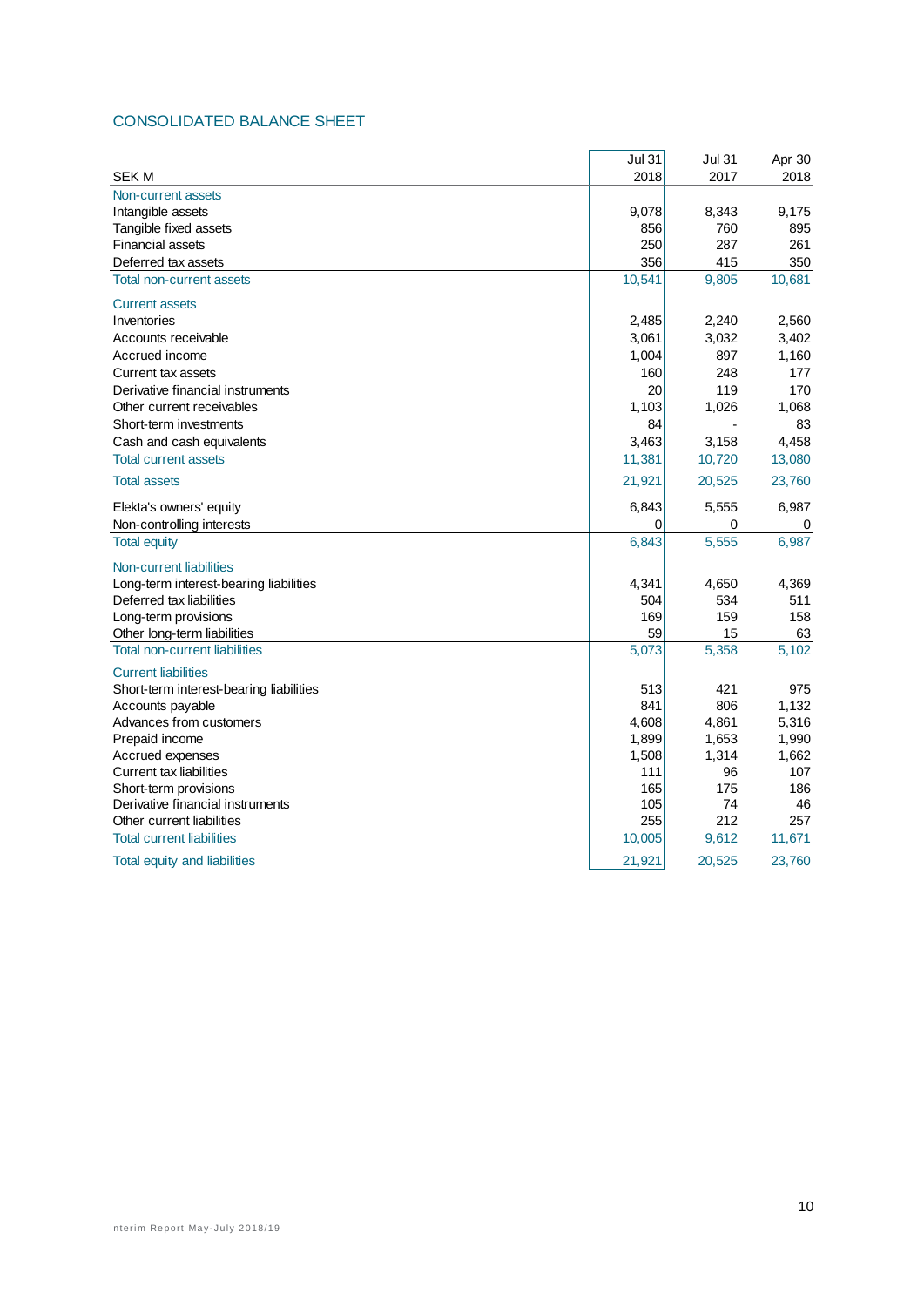### CASH FLOW

| UAJI I LUM                                                                                       |                |                |           |                 |
|--------------------------------------------------------------------------------------------------|----------------|----------------|-----------|-----------------|
|                                                                                                  | Q <sub>1</sub> | Q <sub>1</sub> | 12 months | May - Apr       |
| <b>SEK M</b>                                                                                     | 2018/19        | 2017/18        | rolling   | 2017/18         |
| Profit before tax                                                                                | 213            | 243            | 1,651     | 1,681           |
| Amortization and depreciation                                                                    | 189            | 177            | 687       | 675             |
| Interest net                                                                                     | 18             | 28             | 86        | 96              |
| Other non-cash items                                                                             | $-43$          | $-17$          | 228       | 254             |
| Interest received and paid                                                                       | $-37$          | $-46$          | $-89$     | $-98$           |
| Income taxes paid                                                                                | $-21$          | $-77$          | $-195$    | $-250$          |
| Operating cash flow                                                                              | 318            | 307            | 2,368     | 2,357           |
| Increase $(-)/$ decrease $(+)$ in inventories                                                    | $-42$          | $-55$          | $-111$    | $-125$          |
| Increase $\left(\frac{1}{2}\right)$ decrease $\left(\frac{1}{2}\right)$ in operating receivables | 268            | 313            | $-66*$    | $-21$ *         |
| Increase (+)/decrease (-) in operating liabilities                                               | $-925$         | $-490$         | $-243$    | 192             |
| Change in working capital                                                                        | - 699          | $-232$         | $-421$    | 47              |
| Cash flow from operating activities                                                              | $-381$         | 76             | 1,947     | 2,404           |
| Investments intangible assets                                                                    | $-129$         | $-128$         | $-644$    | $-642$          |
| Investments other assets                                                                         | $-31$          | -43            | $-200$    | $-212$          |
| Sale of fixed assets                                                                             | 0              | 0              | $38*$     | 38 <sup>°</sup> |
| Continuous investments                                                                           | $-160$         | $-171$         | $-805$    | $-816$          |
| Cash flow after continuous investments                                                           | $-542$         | $-95$          | 1,142     | 1,589           |
| $Increase(-)/decrease(+)$ in short-term investments                                              | $-1$           |                | -84       | $-83$           |
| Business combinations, divestments and investments in other shares                               | 9              | $-24$          | $-25$     | $-58$           |
| Cash flow after investments                                                                      | $-533$         | $-120$         | 1,034     | 1,447           |
| Cash flow from financing activities                                                              | $-449$         | 14             | $-831$    | $-367$          |
| Cash flow for the period                                                                         | $-982$         | $-105$         | 203       | 1,080           |
| Change in cash and cash equivalents during the period                                            |                |                |           |                 |
| Cash and cash equivalents at the beginning of the period                                         | 4,458          | 3,383          | 3,158     | 3,383           |
| Cash flow for the period                                                                         | $-982$         | $-105$         | 203       | 1,080           |
| Exchange rate differences                                                                        | $-13$          | $-119$         | 102       | -4              |
| Cash and cash equivalents at the end of the period                                               | 3,463          | 3,158          | 3,463     | 4.458           |

*\* Adjusted for receivables/liabilities relating to investments/sale of fixed assets.*

### CHANGES IN EQUITY

|                                                      | May - Jul |          | May - Jul May - Apr |
|------------------------------------------------------|-----------|----------|---------------------|
| <b>SEK M</b>                                         | 2018/19   | 2017/18  | 2017/18             |
| Attributable to Elekta's owners                      |           |          |                     |
| Opening balance                                      | 6,987     | 6,774    | 6,774               |
| Opening balance adjustment due to IFRS 15 and IFRS 9 | $-39$     | $-1,212$ | $-1,212$            |
| Comprehensive income for the period                  | $-110$    | -9       | 1.806               |
| Incentive programs including deferred tax            | 5         | 2        | 2                   |
| <b>Dividend</b>                                      |           |          | -382                |
| <b>Total</b>                                         | 6,843     | 5,555    | 6,987               |
| Attributable to non-controlling interests            |           |          |                     |
| Opening balance                                      | 0         | 0        | 0                   |
| Comprehensive income for the period                  | 0         |          | 0                   |
| <b>Total</b>                                         |           | 0        | $\Omega$            |
| <b>Closing balance</b>                               | 6,843     | 5,555    | 6,987               |

 $\blacksquare$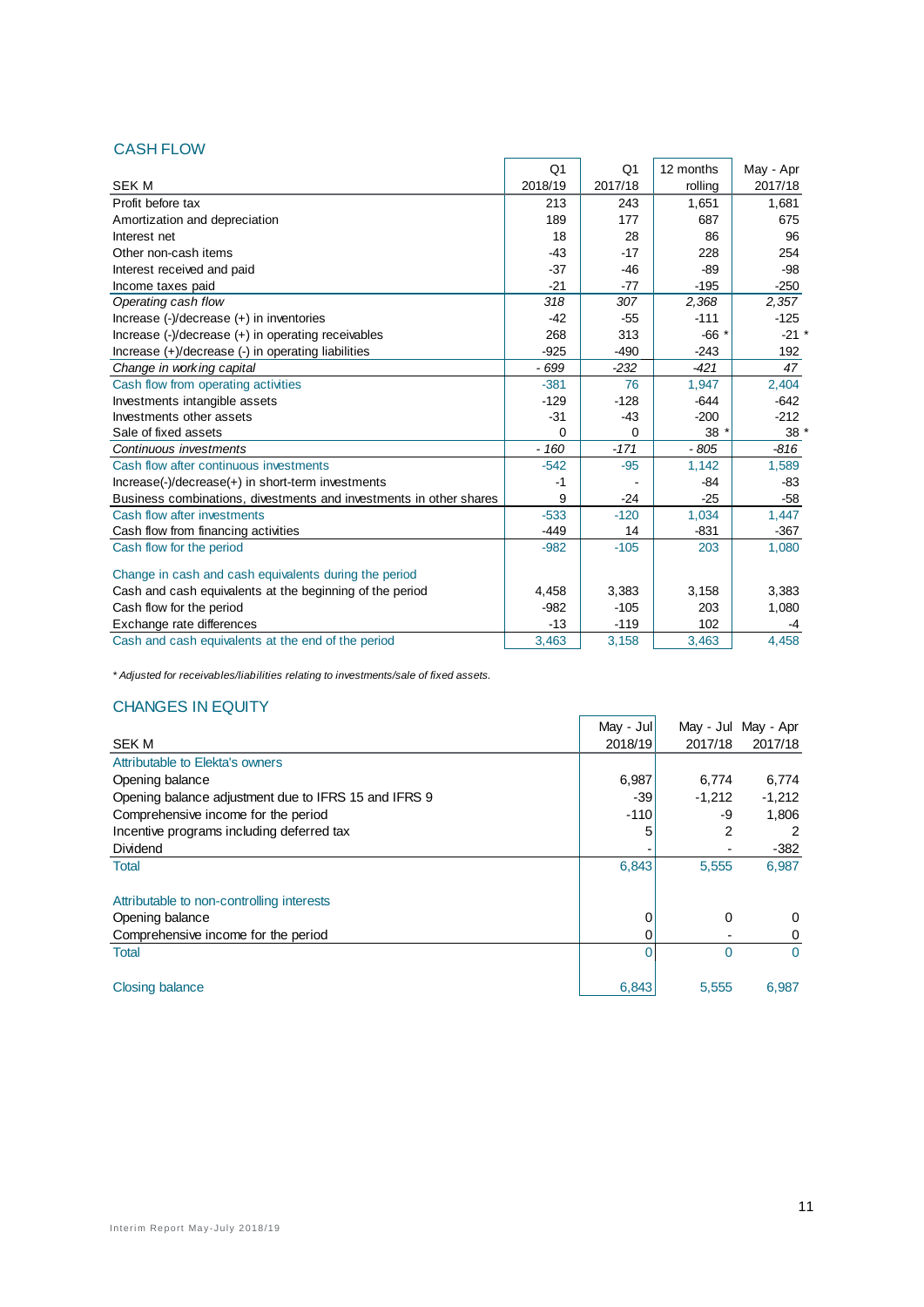### Accounting principles

This interim report is prepared, with regard to the Group, according to IAS 34 and the Swedish Annual Accounts Act and, with regard to the Parent Company, according to the Swedish Annual Accounts Act and RFR 2. The accounting principles applied are consistent with those presented in Note 1 of the Annual Report 2017/18, with exception for the accounting policies described below.

#### *New accounting principles*

Two new IFRS standards are effective as from January 1, 2018; IFRS 15 *Revenue from Customer Contracts* and IFRS 9 *Financial instruments*, and both these standards are applied since May 1, 2018. For IFRS 15 Elekta applies the full retrospective method and thus the prior year comparative period has been restated. IFRS 9 is applied retrospectively and the comparative period has not been restated.

#### *IFRS 15 Revenue from contracts with customers - revenue recognition*

Elekta's revenue is primarily derived from the sales of treatment solutions and oncology informatics including equipment used for radiation therapy, radiosurgery and brachytherapy as well as software products and related services.

Many of Elekta's products and services are sold on a stand-alone basis but are often included in bundled deals, which are arrangements where equipment, software and services may be included in the same contract. A bundled deal is treated as a project which is supported by a project team that coordinates the production, delivery and installation, which can occur at different stages.

In most contracts the transaction price consists of a fixed consideration which is clearly stated in the contract and the products are usually sold without a right of return. In rare cases contracts can include variable consideration for which the value is estimated for revenue allocation purposes.

The allocation of the transaction price, including any discount, to the various goods and services (performance obligations) in a contract is performed based on the estimated stand-alone selling prices for the goods and services identified as performance obligations. As many items included in a bundled deal are also sold on a stand-alone basis, the stand-alone selling prices are based on observable prices in most cases. For items not sold on a stand-alone basis the stand-alone selling prices have been estimated using the best available market and internal data relating to those items.

Costs incurred to obtain a contract consist mainly of commissions, which are recognized at the time when the related revenue is recognized.

The timing for revenue recognition of the goods and services included in a bundle deal depends on their characteristics and when the control of each good or service is transferred to the customer.

#### *Treatment solutions*

Elekta sells treatment solutions including devices, software and service. Main devices are Leksell Gamma Knifes, Linear accelerators, MR linacs and Afterloaders. Software licenses consist mainly of Oncology informatics systems (OIS) and Treatment planning systems (TPS). Services include maintenance and support relating to equipment, software, training and installation services. Most bundled deals include at least one device, software licenses, installation, service and training. Revenue recognition for these deals is linked to when control for each identified performance obligation is transferred to the customer, which for a standard contract happens at different stages over a longer period, usually up to six months depending on the geographical market.

#### *Devices*

In a standard contract, the control is considered to be transferred when the device is delivered to the customer's site and installation is started. At this time, risk and rewards are transferred, the customer has physical possession of the unit and Elekta has the right to payment for the equipment delivered.

#### *Software*

For software licenses control is considered to be transferred and revenue is recognized when the licenses are made available to the customer, which is usually at the time of acceptance of the software.

#### *Service*

For service agreements, control is considered to be transferred over time and revenue is recognized on a straightline basis over the contractual term of the arrangement or the expected period during which the specified services will be performed. Maintenance and support agreements relating to software products are generally renewed on an annual basis. Installation services and training with low values and which span over a limited time are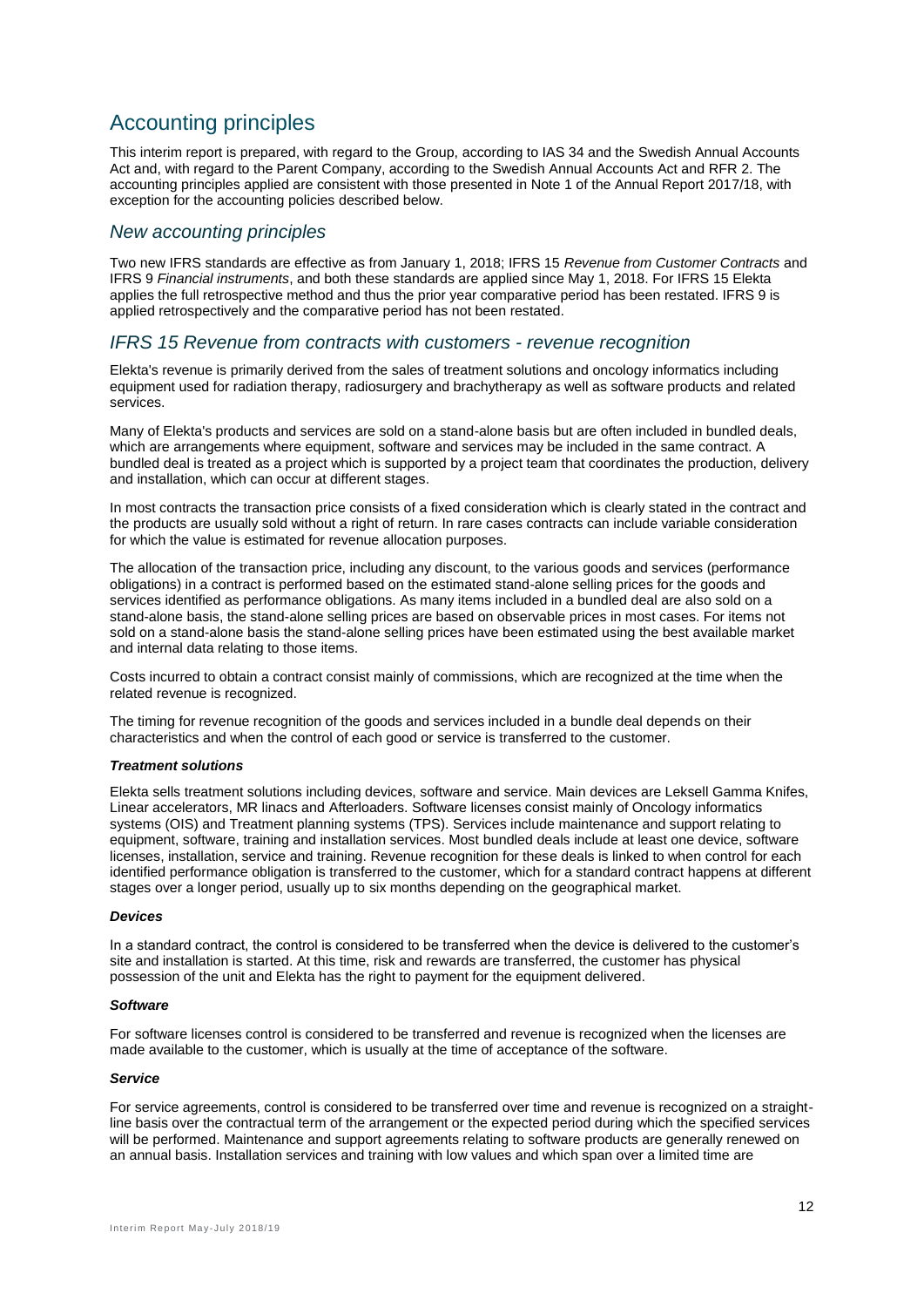considered non-material and revenue is recognized when the related device reaches the stage of technical acceptance.

Changes to the goods and services included in an arrangement and the amounts allocated to each item could affect the timing and amount of revenue recognition. Revenue recognition also depends on the timing of shipment, readiness of the customer's site, availability of products and for some contracts, customer acceptance terms. If shipments or installations are not made on scheduled timelines or if the products are not accepted by the customer in a timely manner, revenues may differ from expectations.

Revenue recognition does often not coincide with invoicing to, and payments from, customers. Payment terms or conditions for projects may differ between contracts and regions, but in a standard Elekta contract partial payments will be due upon certain events, such as order receipt, shipment and acceptance. In a standard project, amounts invoiced in accordance with an invoicing plan are reported as accounts receivable and as a contract liability included in advances from customers if performance obligations are not yet satisfied and revenue cannot be recognized. Amounts that have been recognized as revenue, but for which Elekta has not yet the right to invoice according to the invoicing plan agreed, are reported as contract assets and included in accrued income. For service contracts the agreed consideration is invoiced and paid in advance in most markets. When there is a contract agreed and invoiced to the customer, Elekta usually has the right to payment even if the performance obligations are still to be satisfied. Therefore a receivable is accounted for with a corresponding contract liability reported as deferred income.

### *IFRS 9 - Financial instruments*

IFRS 9 comprises classification, measurement and impairment of financial instruments as well as hedge accounting. The financial effects for Elekta from the transition to IFRS 9 are limited, and relate to the introduction of an expected credit loss model for impairment of financial assets that replaces the previously used incurred loss model. An expected is be calculated for all outstanding amounts based on historical experiences and expectations about the future. The main effect relates to the calculation of bad debt losses, as the provision for expected losses comprises all financial receivables, including those that are not yet due. Applying the expected loss model, the provision for bad debt will increase or decrease based on the outstanding value of financial assets. The financial effect from the application of expected credit loss model for mainly affects the value of trade receivables and accrued project income and is presented in the schedule below.

IFRS 9 also introduces a new model for classification and related measurement of financial instruments. Elekta has reviewed all financial instruments in order to classify these according to the new standard and the following main categories have been identified:

*Excess liquidity investments* such as money market funds and tradeable securities are held in a portfolio managed on a fair value basis and are classified as financial assets at Fair Value through Profit and Loss.

*Trade receivables* are in general held with the objective to collect contractual cash flows and therefore fulfill the requirements for being classified into the Hold To Collect business model with valuation at amortized cost. In some countries Elekta holds trade receivables that may be sold and are managed within a business model with the objective to realize cash flows through both collection of contractual cash flows and sale of the asset. These trade receivables are valued at Fair Value through Other Comprehensive Income.

The reclassification of assets does not result in any material changes in valuation of assets at the transition date.

Hedge accounting is applied in accordance with IFRS 9 and hedging relationships existing at the transition date qualified for hedge accounting under IFRS 9 as well as under the previous standard, IAS 39. In general, IFRS 9, more closely than the previous standard, aligns the hedge accounting rules to the risk management objectives of a company. Elekta applies hedge accounting for the hedging of foreign currency risks and from time to time also for hedging interest rate risks. The application of hedge accounting according to IFRS 9 has no financial effects at the transition date.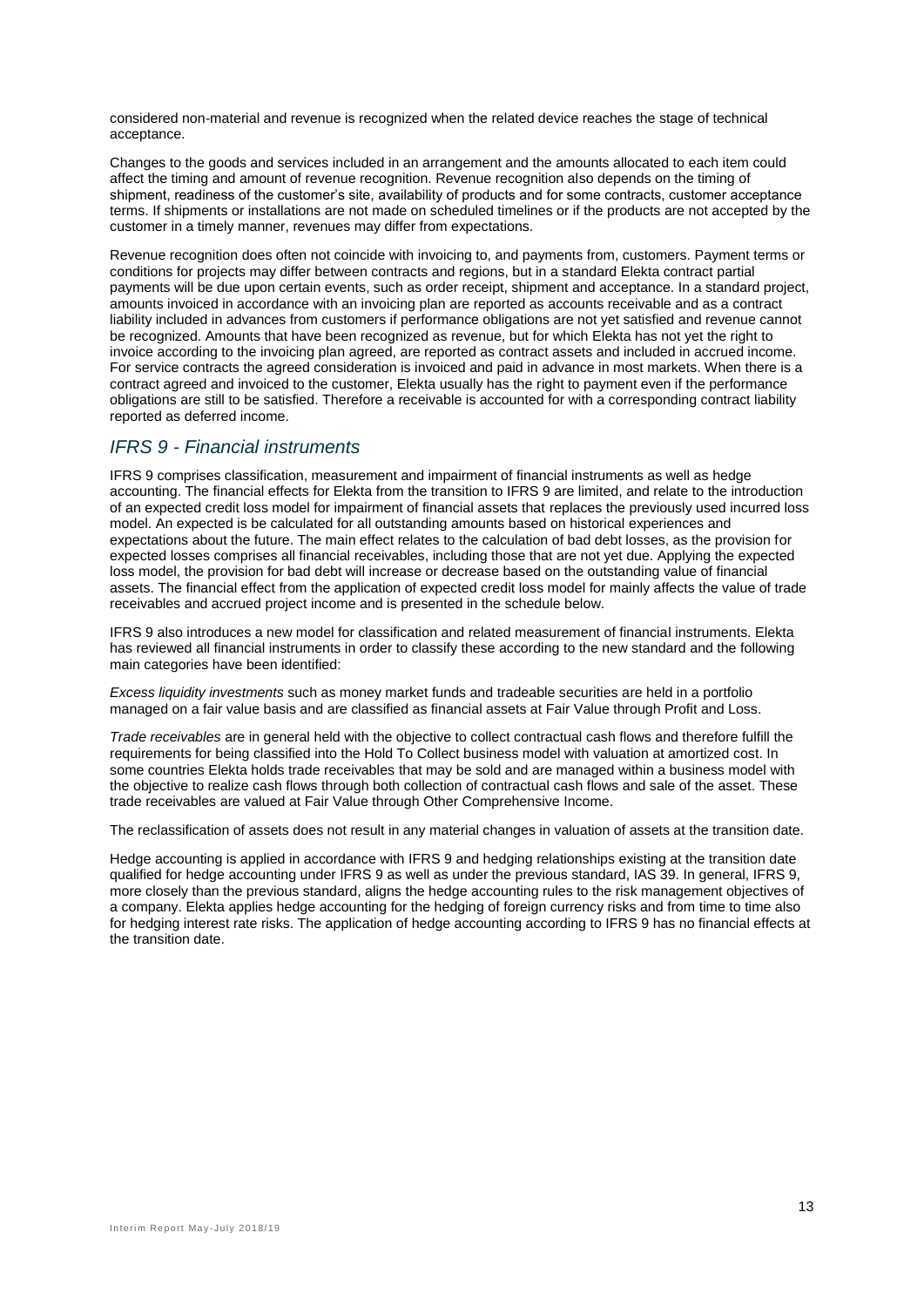### *Effects from the implementation of IFRS 15 and IFRS 9*

The net balance effect from the transition to IFRS 15 was reported in equity with SEK - 987 M as per May 1, 2018 and SEK -1,212 M at the beginning of the comparative year. The transition to IFRS 9 has affected the opening balance of fiscal year 2018/19 and the impact on equity is SEK - 39 M.

The one-time effect reported in equity from the implementation of the standards is mainly relating to IFRS 15 and the timing for revenue recognition of treatment solutions. According to IFRS 15 revenue recognition should occur at the time of transfer of control to the customer, which according to Elekta's assessment is when the treatment solution is ready for installation at the customer's site. Prior to the implementation of IFRS 15, revenue recognition for treatment solutions occurred when risks and rewards were transferred to the customer, which is normally at the time of shipment. The financial impact reported in equity on transition primarily depended on the number of treatment solutions that was shipped but not yet being installed at the customer's site at this point in time. Other less significant financial effects from the transition relate to changes in the allocation of the transaction price to various performance obligations. The effects from the implementation of IFRS 15 and IFRS 9 are further described below.

|                                     | Opening balance 2017/18 |                 |                 | Closing balance 2017/18 |                 |                 |                 | Opening balance 2018/19 |                |
|-------------------------------------|-------------------------|-----------------|-----------------|-------------------------|-----------------|-----------------|-----------------|-------------------------|----------------|
|                                     | Reported                |                 | Restated        | Reported                |                 | Restated        | Restated        |                         | Adjusted       |
| <b>SEKM</b>                         | Apr 30,<br>2017         | Adj.<br>IFRS 15 | Apr 30,<br>2017 | Apr 30,<br>2018         | Adj.<br>IFRS 15 | Apr 30,<br>2018 | Apr 30,<br>2018 | Adj.<br>IFRS 9          | May 1,<br>2018 |
| Non-current assets                  |                         |                 |                 |                         |                 |                 |                 |                         |                |
| Deferred tax assets                 | 375                     | 91              | 466             | 267                     | 83              | 350             | 350             | 10                      | 360            |
| <b>Financial assets</b>             | 308                     |                 | 308             | 261                     |                 | 261             | 261             |                         | 261            |
| <b>Current assets</b>               |                         |                 |                 |                         |                 |                 |                 |                         |                |
| Inventories                         | 936                     | 1,384           | 2,320           | 1,121                   | 1,439           | 2,560           | 2,560           |                         | 2,560          |
| Accounts receivable                 | 3,726                   |                 | 3,726           | 3,402                   |                 | 3,402           | 3,402           | $-25$                   | 3,377          |
| Accrued income                      | 1,640                   | $-789$          | 851             | 1,601                   | $-441$          | 1,160           | 1,160           | $-24$                   | 1,136          |
| Other current receivables           | 802                     | 134             | 936             | 846                     | 222             | 1,068           | 1,068           |                         | 1,068          |
| <b>Total assets</b>                 | 20,950                  | 820             | 21,770          | 22,457                  | 1,303           | 23,760          | 23,760          | $-39$                   | 23,721         |
| Total equity                        | 6,774                   | $-1,212$        | 5,562           | 7,975                   | $-987$          | 6,987           | 6,987           | $-39$                   | 6,948          |
| Non-current liabilities             |                         |                 |                 |                         |                 |                 |                 |                         |                |
| Deferred tax liabilities            | 778                     | $-225$          | 553             | 693                     | $-182$          | 511             | 511             |                         | 511            |
| <b>Current liabilities</b>          |                         |                 |                 |                         |                 |                 |                 |                         |                |
| Advances from customers             | 2,531                   | 2,680           | 5,211           | 2,575                   | 2,741           | 5,316           | 5,316           |                         | 5,316          |
| Prepaid income                      | 1,874                   | 1               | 1,875           | 2,053                   | $-63$           | 1,990           | 1,990           |                         | 1,990          |
| Accrued expenses                    | 1,875                   | $-398$          | 1,477           | 1,854                   | $-192$          | 1,662           | 1,662           | ٠                       | 1,662          |
| Short-term provisions               | 231                     | $-26$           | 205             | 201                     | $-15$           | 186             | 186             |                         | 186            |
| <b>Total equity and liabilities</b> | 20.950                  | 820             | 21,770          | 22,457                  | 1,303           | 23,760          | 23,760          | $-39$                   | 23,721         |

#### EFFECTS FROM IFRS 15 AND IFRS 9 ON CONSOLIDATED BALANCE SHEET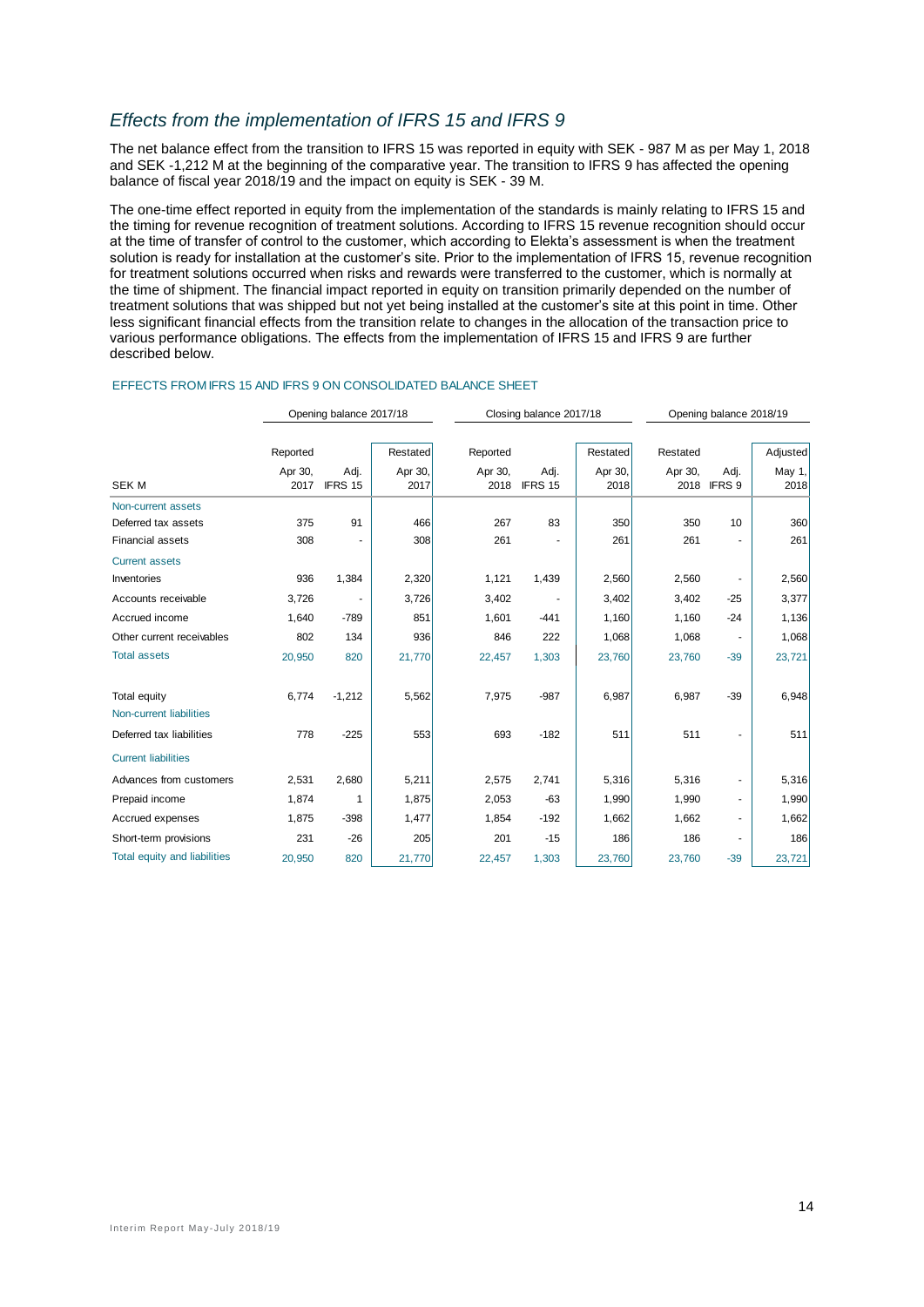| EFFECTS FROM IFRS 15 RESTATEMENT ON CONSOLIDATED BALANCE SHEET |  |
|----------------------------------------------------------------|--|
|----------------------------------------------------------------|--|

|                                     |          | Q1 2017/18 |          |          | Q2 2017/18               |          | Q3 2017/18 |                          |          | Q4 2017/18  |             |          |
|-------------------------------------|----------|------------|----------|----------|--------------------------|----------|------------|--------------------------|----------|-------------|-------------|----------|
|                                     |          |            |          |          |                          |          |            |                          |          |             |             |          |
|                                     |          |            |          |          |                          |          |            |                          |          |             |             |          |
| <b>SEK M</b>                        | Reported | Adj.       | Restated | Reported | Adj.                     | Restated | Reported   | Adj.                     | Restated | Reported    | Adj.        | Restated |
| Non-current assets                  |          |            |          |          |                          |          |            |                          |          |             |             |          |
| Deferred tax assets                 | 290      | 124        | 415      | 310      | 131                      | 441      | 260        | 98                       | 358      | 267         | 83          | 350      |
| <b>Current assets</b>               |          |            |          |          |                          |          |            |                          |          |             |             |          |
| <b>Inventories</b>                  | 1,076    | 1.164      | 2,240    | 1,102    | 1.253                    | 2,355    | 1,243      | 1,265                    | 2,508    |             | 1,121 1,439 | 2,560    |
| Accounts receivable                 | 3,032    |            | 3,032    | 3,120    | $\overline{\phantom{a}}$ | 3,120    | 3,505      | $\overline{\phantom{a}}$ | 3,505    | 3,402       |             | 3,402    |
| Accrued income                      | 1,467    | $-570$     | 897      | 1,545    | $-533$                   | 1,012    | 1,177      | $-408$                   | 769      | 1,601       | $-441$      | 1,160    |
| Other current receivables           | 878      | 148        | 1,026    | 917      | 155                      | 1,072    | 926        | 184                      | 1,110    | 846         | 222         | 1,068    |
| <b>Total assets</b>                 | 19,659   | 866        | 20,525   | 20,152   | 1,006                    | 21,158   | 20,617     | 1,139                    | 21,756   | 22,457      | 1,303       | 23,760   |
|                                     |          |            |          |          |                          |          |            |                          |          |             |             |          |
| <b>Total equity</b>                 | 6,511    | $-956$     | 5,555    | 6.734    | $-919$                   | 5,815    | 7,040      | $-886$                   | 6.154    | 7,975       | $-987$      | 6,987    |
| Non-current liabilities             |          |            |          |          |                          |          |            |                          |          |             |             |          |
| Deferred tax liabilities            | 668      | $-134$     | 534      | 669      | $-115$                   | 554      | 593        | $-138$                   | 455      | 693         | $-182$      | 511      |
| <b>Current liabilities</b>          |          |            |          |          |                          |          |            |                          |          |             |             |          |
| Advances from customers             | 2,537    | 2,324      | 4,861    | 2,440    | 2,280                    | 4,720    | 2,643      | 2,382                    | 5,025    | 2,575 2,741 |             | 5,316    |
| Prepaid income                      | 1.704    | $-50$      | 1,653    | 1.764    | 10                       | 1,774    | 1.830      | $-7$                     | 1.823    | 2,053       | $-63$       | 1,990    |
| Accrued expenses                    | 1,611    | $-297$     | 1,314    | 1,742    | $-232$                   | 1,510    | 1,688      | $-197$                   | 1,491    | 1,854       | $-192$      | 1,662    |
| Short-term provisions               | 196      | $-21$      | 175      | 172      | $-18$                    | 154      | 140        | $-15$                    | 125      | 201         | $-15$       | 186      |
| <b>Total equity and liabilities</b> | 19,659   | 866        | 20,525   | 20,152   | 1,006                    | 21,158   | 20,617     | 1,139                    | 21,756   | 22,457      | 1,303       | 23,760   |

#### EFFECTS FROM IFRS 15 RESTATEMENT ON CONSOLIDATED INCOME STATEMENT AND STATEMENT OF COMPREHENSIVE INCOME

|                                                                    |          | Q1 2017/18        |          |               | Q2 2017/18 |          | Q3 2017/18 |        | Q4 2017/18      |          |                          | May - Apr 2017/18 |          |        |          |
|--------------------------------------------------------------------|----------|-------------------|----------|---------------|------------|----------|------------|--------|-----------------|----------|--------------------------|-------------------|----------|--------|----------|
|                                                                    |          |                   |          |               |            |          |            |        |                 |          |                          |                   |          |        |          |
| SEK M                                                              | Reported | Adj.              | Restated | Reported Adj. |            | Restated | Reported   | Adj.   | <b>Restated</b> | Reported | Adj.                     | Restated          | Reported | Adj.   | Restated |
| Net sales                                                          | 2,169    | 335               | 2.504    | 2,802         | 101        | 2,903    | 2,747      | 9      | 2.756           | 3,614    | $-205$                   | 3,409             | 11,333   | 240    | 11,573   |
| Cost of products sold                                              | $-1,250$ | $-92$             | $-1,343$ | $-1,620$      | $-25$      | $-1,645$ | $-1,595$   | 34     | $-1,561$        | $-2,120$ | 150                      | $-1,970$          | $-6,584$ | 67     | $-6,517$ |
| Gross income                                                       | 919      | 243               | 1.162    | 1,183         | 76         | 1,259    | 1,153      | 43     | 1,196           | 1,494    | $-55$                    | 1,439             | 4,748    | 307    | 5,056    |
| Operating result                                                   | 38       | 243               | 281      | 365           | 76         | 441      | 366        | 43     | 409             | 769      | $-55$                    | 714               | 1,538    | 307    | 1,845    |
| Operating margin                                                   | 2%       | $\sim$            | 11%      | 13%           | ٠          | 15%      | 13%        | $\sim$ | 15%             | 21%      | $\overline{\phantom{a}}$ | 21%               | 14%      | $\sim$ | 16%      |
| Income taxes                                                       | 0        | $-44$             | $-44$    | $-84$         | $-18$      | $-102$   | $-25$      | -9     | $-34$           | $-166$   | 13                       | $-153$            | $-276$   | $-57$  | $-333$   |
| Net income                                                         | $-1$     | 199               | 199      | 247           | 58         | 305      | 308        | 34     | 342             | 544      | $-42$                    | 502               | 1,099    | 249    | 1,348    |
| Total comprehensive income<br>for the period<br>Earnings per share | $-265$   | 256               | $-9$     | 410           | 37         | 447      | 312        | 32     | 345             | 1,123    | $-101$                   | 1,023             | 1,581    | 225    | 1,806    |
| before/after dilution, SEK                                         |          | $0.00 \quad 0.52$ | 0.52     | $0.65$ $0.15$ |            | 0.80     | 0.81       | 0.09   | 0.90            | 1.42     | $-0.11$                  | 1.31              | 2.88     | 0.65   | 3.53     |
| <b>EBITA</b>                                                       | 177      | 243               | 420      | 491           | 76         | 566      | 491        | 43     | 534             | 903      | $-55$                    | 848               | 2,062    | 307    | 2,369    |
| EBITA margin                                                       | 8%       |                   | 17%      | 18%           |            | 20%      | 18%        |        | 19%             | 25%      |                          | 25%               | 18%      |        | 20%      |

### Exchange rates

| Country              | Currency   |                      | Average rate         |          |                        | Closing rate    |         |                                      |       |
|----------------------|------------|----------------------|----------------------|----------|------------------------|-----------------|---------|--------------------------------------|-------|
|                      |            | May - Jul<br>2018/19 | May - Jul<br>2017/18 | Change * | Jul 31.<br><b>2018</b> | Jul 31,<br>2017 | Apr 30, | Change *<br>2018 12 months Change ** |       |
| Euroland             | EUR        | 10.319               | 9.681                | 7%       | 10.250                 | 9.535           | 10.509  | 8%                                   | $-2%$ |
| <b>Great Britain</b> | GBP        | 11.711               | 11.102               | 5%       | 11.489                 | 10.668          | 11.942  | 8%                                   | -4%   |
| Japan                | 1 JPY      | 0.080                | 0.077                | 4%       | 0.079                  | 0.074           | 0.079   | 6%                                   | $0\%$ |
| <b>United States</b> | <b>USD</b> | 8.794                | 8.605                | 2%       | 8.749                  | 8.131           | 8.664   | 8%                                   | 1%    |

*\*July 31, 2018 vs July 31, 2017*

*\*\*July 31, 2018 vs April 30, 2018*

For Group companies with functional currency other than Swedish kronor, order intake and income statements are translated at average exchange rates for the reporting period, while order backlog and balance sheets are translated at closing exchange rates.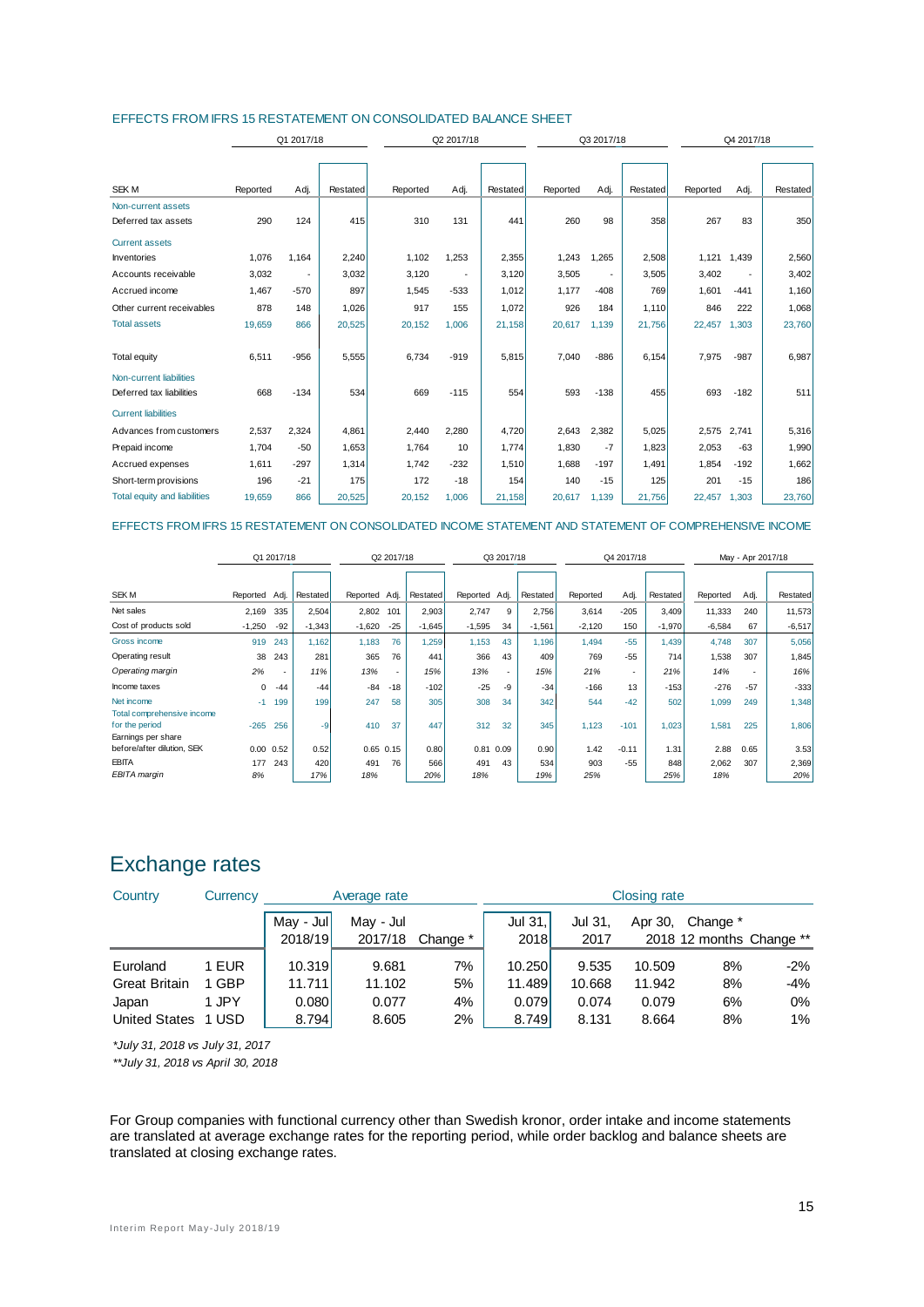### Segment reporting

Elekta applies geographical segmentation. Order intake, net sales and contribution margin for respective regions are reported to Elekta's CFO and CEO (chief operating decision makers). The regions' expenses are directly attributable to the respective region reported including cost of products sold. Global costs for R&D, marketing, management of product supply centers and Parent Company are not allocated per region. Currency exposure is concentrated to product supply centers. The majority of exchange differences in operations are reported in global costs.

| May - Jul 2018/19       |               | Europe,     |              |                          |             |           |
|-------------------------|---------------|-------------|--------------|--------------------------|-------------|-----------|
|                         | North and     | Middle East |              | Other/                   |             | $%$ of    |
| SEK M                   | South America | and Africa  | Asia Pacific | Group-wide               | Group total | net sales |
| Net sales               | 937           | 1.003       | 879          | -                        | 2,819       |           |
| Regional expenses       | $-631$        | $-680$      | $-616$       | $\overline{\phantom{a}}$ | $-1,926$    | 68%       |
| Contribution margin     | 306           | 323         | 263          | ۰                        | 892         | 32%       |
| Contribution margin, %  | 33%           | 32%         | 30%          |                          |             |           |
| Global costs            |               |             |              | $-654$                   | $-654$      | 23%       |
| <b>Operating result</b> | 306           | 323         | 263          | $-654$                   | 238         | 8%        |
| Net financial items     |               |             |              | $-25$                    | $-25$       |           |
| Profit before tax       | 306           | 323         | 263          | $-680$                   | 213         |           |

| May - Jul 2017/18       |               | Europe,     |              |                          |             |           |
|-------------------------|---------------|-------------|--------------|--------------------------|-------------|-----------|
|                         | North and     | Middle East |              | Other/                   |             | $%$ of    |
| SEK M                   | South America | and Africa  | Asia Pacific | Group-wide               | Group total | net sales |
| Net sales               | 940           | 862         | 702          | -                        | 2,504       |           |
| Regional expenses       | $-553$        | $-564$      | $-481$       | $\overline{\phantom{a}}$ | $-1,598$    | 64%       |
| Contribution margin     | 388           | 297         | 221          |                          | 906         | 36%       |
| Contribution margin, %  | 41%           | 35%         | 31%          |                          |             |           |
| Global costs            |               |             |              | $-625$                   | $-625$      | 25%       |
| <b>Operating result</b> | 388           | 297         | 221          | $-625$                   | 281         | 11%       |
| Net financial items     |               |             |              | $-39$                    | $-39$       |           |
| Profit before tax       | 388           | 297         | 221          | $-663$                   | 243         |           |

| May - Apr 2017/18       |               | Europe,     |              |            |             |           |
|-------------------------|---------------|-------------|--------------|------------|-------------|-----------|
|                         | North and     | Middle East |              | Other/     |             | $%$ of    |
| <b>SEK M</b>            | South America | and Africa  | Asia Pacific | Group-wide | Group total | net sales |
| Net sales               | 3,888         | 4,345       | 3,340        |            | 11,573      |           |
| Regional expenses       | $-2,375$      | $-2,783$    | $-2,294$     | ۰          | $-7,452$    | 64%       |
| Contribution margin     | 1.513         | 1.562       | 1.046        |            | 4.121       | 36%       |
| Contribution margin, %  | 39%           | 36%         | 31%          |            |             |           |
| Global costs            |               |             |              | $-2.276$   | $-2.276$    | 20%       |
| <b>Operating result</b> | 1.513         | 1.562       | 1.046        | $-2.276$   | 1.845       | 16%       |
| Net financial items     |               |             |              | $-164$     | $-164$      |           |
| Profit before tax       | 1,513         | 1.562       | 1.046        | $-2.440$   | 1,681       |           |

| 12 months rolling       |               | Europe,     |              |                          |             |           |
|-------------------------|---------------|-------------|--------------|--------------------------|-------------|-----------|
|                         | North and     | Middle East |              | Other/                   |             | $%$ of    |
| <b>SEK M</b>            | South America | and Africa  | Asia Pacific | Group-wide               | Group total | net sales |
| Net sales               | 3,884         | 4.486       | 3.517        | -                        | 11,887      |           |
| Regional expenses       | $-2,453$      | $-2,898$    | $-2,429$     | ۰                        | -7,780      | 65%       |
| Contribution margin     | 1.431         | 1.588       | 1.088        | $\overline{\phantom{a}}$ | 4.107       | 35%       |
| Contribution margin, %  | 37%           | 35%         | 31%          |                          |             |           |
| Global costs            |               |             |              | $-2,306$                 | $-2,306$    | 19%       |
| <b>Operating result</b> | 1.431         | 1.588       | 1.088        | $-2,306$                 | 1,802       | 15%       |
| Net financial items     |               |             |              | $-150$                   | $-150$      |           |
| Profit before tax       | 1.431         | 1.588       | 1.088        | $-2.456$                 | 1.651       |           |

Elekta's operations are characterized by significant quarterly variations in volumes and product mix, which have a direct impact on net sales and profits. This is accentuated when the operation is split into segments, as is the impact of currency fluctuations between the years.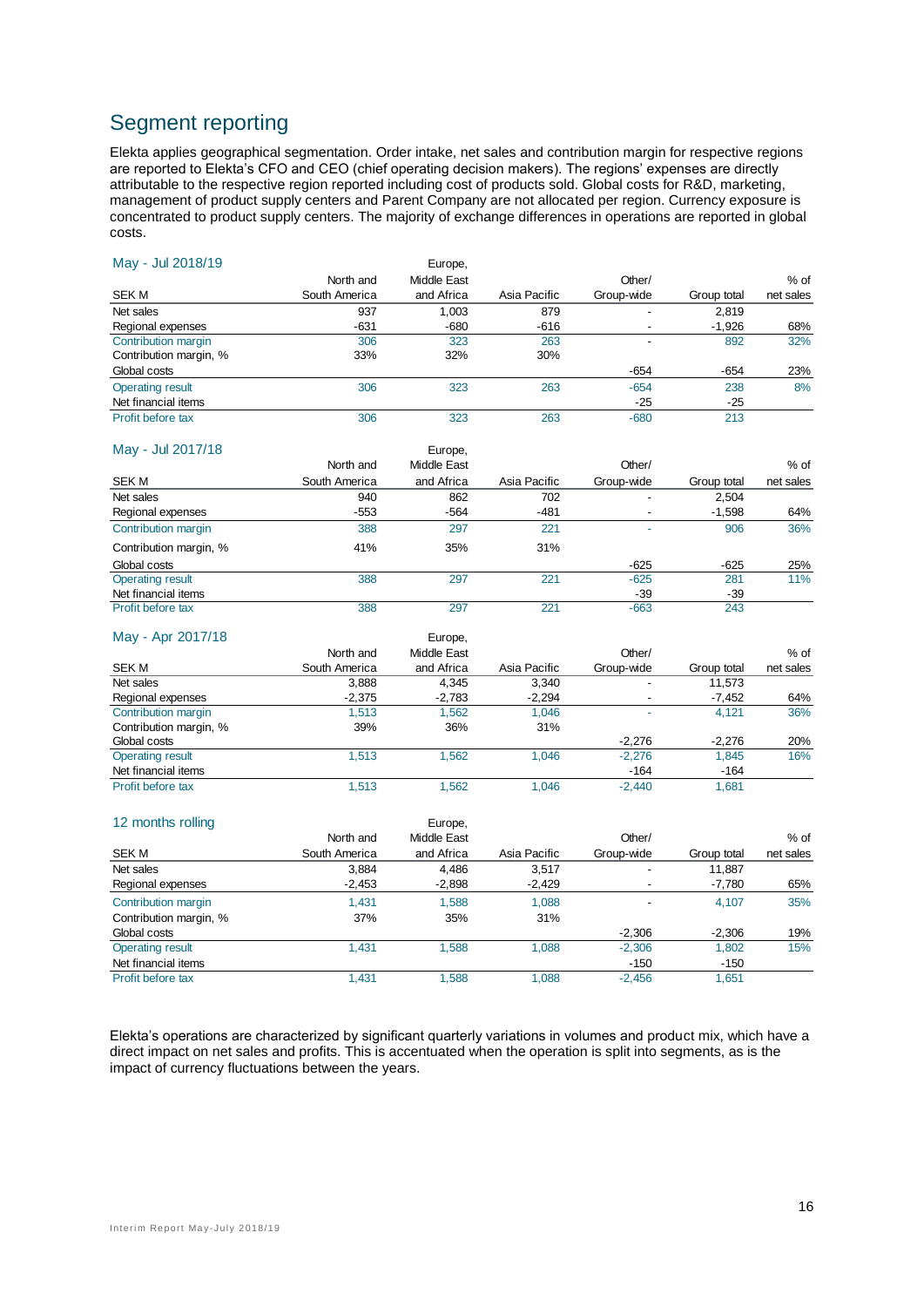### Net sales by product type

|                 | Q1      |         | $Q1$   12 months | May - Apr |
|-----------------|---------|---------|------------------|-----------|
| <b>SEK M</b>    | 2018/19 | 2017/18 | rollina          | 2017/18   |
| Solutions       | 1.582   | 1.392   | 7.244            | 7.054     |
| <b>Services</b> | 1.237   | 1.112   | 4.644            | 4.519     |
| <b>Total</b>    | 2,819   | 2,504   | 11.887           | 11,573    |

### Financial instruments

The table below shows the fair value of the Group's financial instruments, for which fair value is different than carrying value. The fair value of all other financial instruments is assumed to correspond to the carrying value.

|                                         | Jul 31, 2018 |        | Jul 31, 2017 |            | Apr 30, 2018 |       |
|-----------------------------------------|--------------|--------|--------------|------------|--------------|-------|
|                                         | Carrying     | Fairl  | Carrying     |            | Carrying     | Fair  |
| <b>SEK M</b>                            | amount       | valuel | amount       | Fair value | amount       | value |
| Long-term interest-bearing liabilities  | 4.341        | 4.346  | 4.650        | 4.700      | 4.369        | 4.372 |
| Short-term interest-bearing liabilities | 513          | 513    | 421          | 424        | 975          | 975   |

The Group's financial assets and financial liabilities, which have been measured at fair value, have been categorized in the fair value hierarchy. The different levels are defined as follows:

Level 1: Quoted prices on an active market for identical assets or liabilities

 Level 2: Other observable data than quoted prices included in Level 1, either directly (that is, price quotations) or indirectly (that is, obtained from price quotations)

Level 3: Data not based on observable market data

#### FINANCIAL INSTRUMENTS MEASURED AT FAIR VALUE

|                                                                 |                | Jul 31, | Jul 31, | Apr 30, |
|-----------------------------------------------------------------|----------------|---------|---------|---------|
| <b>SEK M</b>                                                    | Level          | 2018    | 2017    | 2018    |
| <b>FINANCIAL ASSETS</b>                                         |                |         |         |         |
| Financial assets measured at fair value through profit or loss: |                |         |         |         |
| Derivative financial instruments - non-hedge accounting         | 2              | 10      | 40      | 111     |
| Short-term investments                                          | 1              | 84      |         | 83      |
| Derivatives used for hedging purposes:                          |                |         |         |         |
| Derivative financial instruments - hedge accounting             | 2              | 12      | 89      | 59      |
| <b>Total financial assets</b>                                   |                | 106     | 129     | 253     |
| <b>FINANCIAL LIABILITIES</b>                                    |                |         |         |         |
| Financial liabilities at fair value through profit or loss:     |                |         |         |         |
| Derivative financial instruments - non-hedge accounting         | $\mathfrak{p}$ | 54      | 64      | 27      |
| Contingent consideration                                        | 3              | 6       | 50      | 20      |
| Derivatives used for hedging purposes:                          |                |         |         |         |
| Derivative financial instruments – hedge accounting             | 2              | 56      | 10      | 26      |
| <b>Total financial liabilities</b>                              |                | 116     | 124     | 73      |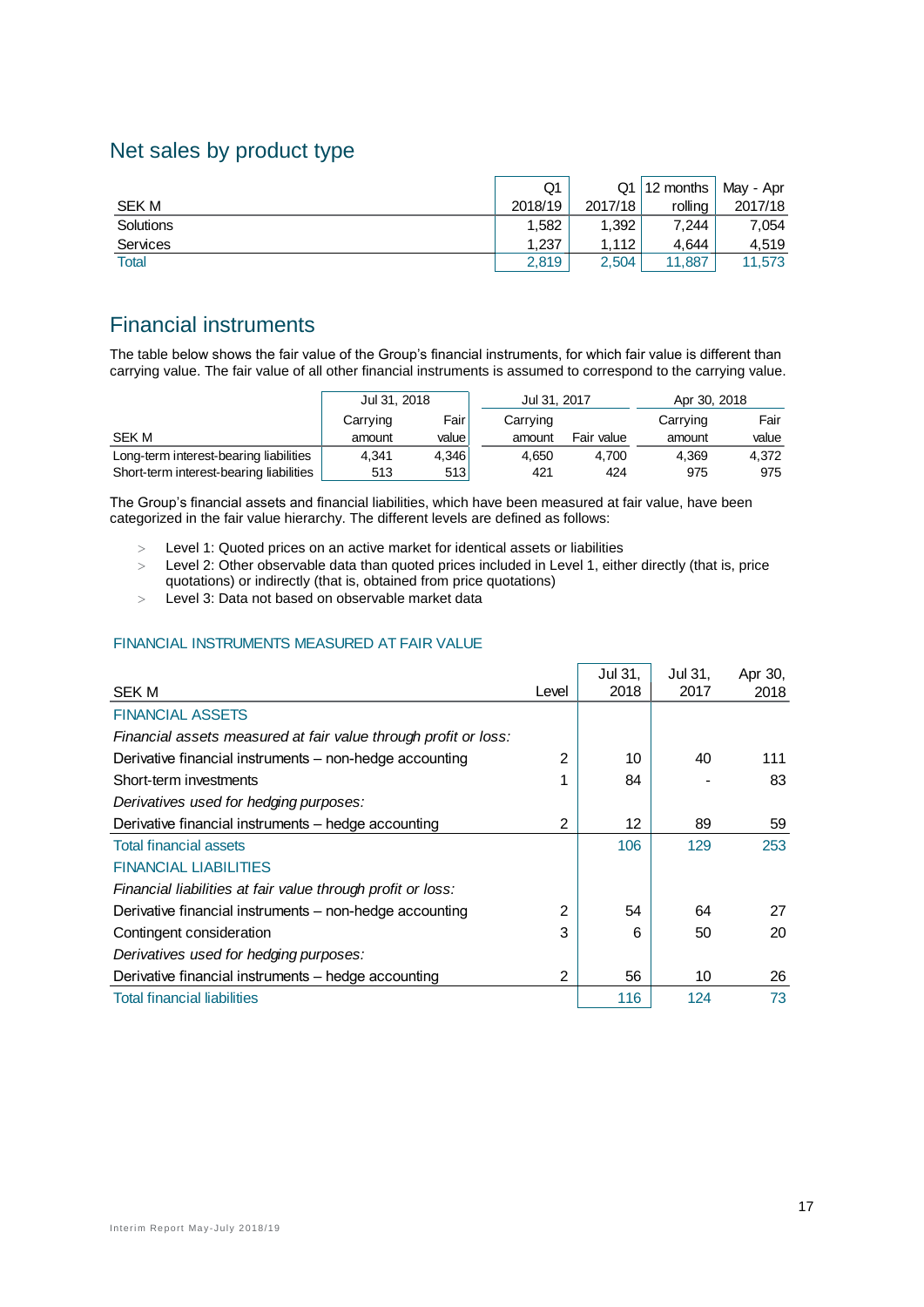#### **KEY FIGURES**

|                                   | May - Apr * | May - Apr * | May - Apr * | May - Apr   | May - Apr | May - Jul   | May - Jul |
|-----------------------------------|-------------|-------------|-------------|-------------|-----------|-------------|-----------|
|                                   | 2013/14     | 2014/15     | 2015/16     | 2016/17     | 2017/18   | 2017/18     | 2018/19   |
|                                   |             |             |             |             |           |             |           |
| Gross order intake, SEK M         | n/a         | 12,825      | 13,821      | 14,064      | 14,493    | 2,738       | 3,174     |
| Net sales, SEK M                  | 10,694      | 10,839      | 11,221      | 10,704      | 11,573    | 2,504       | 2,819     |
| Order backlog, SEK M              | 13,609      | 17,087      | 18,239      | 22,459      | 27,974    | 24,736      | 28,092    |
| Operating result, SEK M           | 1,727       | 937         | 423         | 598         | 1,845     | 281         | 238       |
| Operating margin, %               | 16          | 9           | 4           | 6           | 16        | 11          | 8         |
| Profit margin, %                  | 14          |             | 2           | 3           | 15        | 10          | 8         |
| Shareholders' equity, SEK M       | 6,257       | 6,646       | 6,412       | 6,774       | 6,987     | 5,555       | 6,843     |
| Capital employed, SEK M           | 10,743      | 12,678      | 11,360      | 12,046      | 12,331    | 10,626      | 11,697    |
| Net debt, SEK M                   | 2,239       | 2,768       | 2,677       | 1,889       | 803       | 1,912       | 1,307     |
| Operational cash conversion, %    | 60          | 126         | 111         | 145         | 95        | 16          | -89       |
| Average number of employees       | 3,631       | 3,679       | 3,677       | 3,581       | 3,702     | 3,680       | 3,694     |
|                                   | May - Apr * | May - Apr * | May - Apr   | May - Apr ' | May - Apr | May - Jul * | May - Jul |
|                                   | 2013/14     | 2014/15     | 2015/16     | 2016/17     | 2017/18   | 2017/18     | 2018/19   |
| Return on shareholders' equity, % | 21          | 9           | 2           | 2           | 22        | 3           | 21        |
| Return on capital employed, %     | 17          | 9           | 4           | 5           | 17        | 6           | 17        |

*\* Calculation based on IAS18*

#### DATA PER SHARE

|                                | May - Apr * | May - Apr * | May - Apr * | May - Apr * | May - Apr | May - Jul | May - Jul |
|--------------------------------|-------------|-------------|-------------|-------------|-----------|-----------|-----------|
|                                | 2013/14     | 2014/15     | 2015/16     | 2016/17     | 2017/18   | 2017/18   | 2018/19   |
|                                |             |             |             |             |           |           |           |
| Earnings per share             |             |             |             |             |           |           |           |
| before dilution, SEK           | 3.01        | 1.45        | 0.36        | 0.33        | 3.53      | 0.52      | 0.43      |
| after dilution, SEK            | 3.00        | 1.45        | 0.36        | 0.33        | 3.53      | 0.52      | 0.43      |
| Cash flow per share            |             |             |             |             |           |           |           |
| before dilution, SEK           | 1.31        | 1.78        | 1.00        | 2.69        | 3.79      | $-0.31$   | $-1.39$   |
| after dilution, SEK            | 1.24        | 1.78        | 1.00        | 2.69        | 3.79      | $-0.31$   | $-1.39$   |
| Shareholders' equity per share |             |             |             |             |           |           |           |
| before dilution, SEK           | 16.39       | 17.41       | 16.79       | 17.73       | 18.29     | 14.54     | 17.91     |
| after dilution. SEK            | 20.32       | 17.41       | 16.79       | 17.73       | 18.29     | 14.54     | 17.91     |
| Average number of shares       |             |             |             |             |           |           |           |
| before dilution, 000s          | 381,277     | 381,287     | 381,288     | 381,306     | 382,027   | 382,027   | 382,027   |
| after dilution, 000s           | 400,686     | 381,287     | 381,288     | 381,306     | 382,027   | 382,027   | 382,027   |
| Number of shares at closing    |             |             |             |             |           |           |           |
| before dilution, 000s **       | 381,287     | 381,287     | 381,288     | 382,027     | 382,027   | 382,027   | 382,027   |
| after dilution, 000s           | 400,696     | 381,287     | 381,288     | 382,027     | 382,027   | 382,027   | 382,027   |

*\* Calculation based on IAS18.* 

*\*\*Number of registered shares at closing excluding treasury shares (1,541,368 per July 31, 2018).*

#### DATA PER QUARTER

| —————————————————                  |           |       |       |         |       |       |       |         |        |
|------------------------------------|-----------|-------|-------|---------|-------|-------|-------|---------|--------|
|                                    | 2016/17 * |       |       | 2017/18 |       |       |       | 2018/19 |        |
| SEK M                              | Q1        | Q2    | Q3    | Q4      | Q1    | Q2    | Q3    | Q4      | Q1     |
| Gross order intake                 | 2.662     | 3,383 | 3,653 | 4,366   | 2,738 | 3.267 | 3,833 | 4.654   | 3.174  |
| Net sales                          | 1.882     | 2,434 | 2,673 | 3,715   | 2,504 | 2,903 | 2.757 | 3,409   | 2,819  |
| <b>EBITA</b>                       | 71        | 251   | 266   | 509     | 420   | 566   | 534   | 848     | 386    |
| Operating result<br>Cash flow from | -34       | 140   | 144   | 347     | 281   | 440   | 409   | 714     | 238    |
| operating activities               | $-139$    | 342   | 394   | 1,222   | 76    | 403   | 691   | 1,235   | $-381$ |

*\* Calculation based on IAS18*

#### ORDER INTAKE GROWTH BASED ON CONSTANT EXCHANGE RATES

|                                   |     | 2016/17 |     |       | 2017/18 |     |    |    | 2018/19       |
|-----------------------------------|-----|---------|-----|-------|---------|-----|----|----|---------------|
|                                   | Q1  | Q2      | Q3  | Q4    | Q1      | Q2  | Q3 | Q4 | Q1            |
| North and South America, %        | -16 | 4       | -6  | $-19$ | -6      | 14  | 15 | 10 | 23            |
| Europe, Middle East and Africa, % | 14  | $-17$   | 116 | $-32$ | -4      | -5  | -5 | 28 | 15            |
| Asia Pacific, %                   | 20  | 10      |     | -5    |         | -11 | 33 | -9 | $\mathcal{P}$ |
| Group, %                          |     | -2      | 34  | $-20$ |         |     |    | 10 | 12            |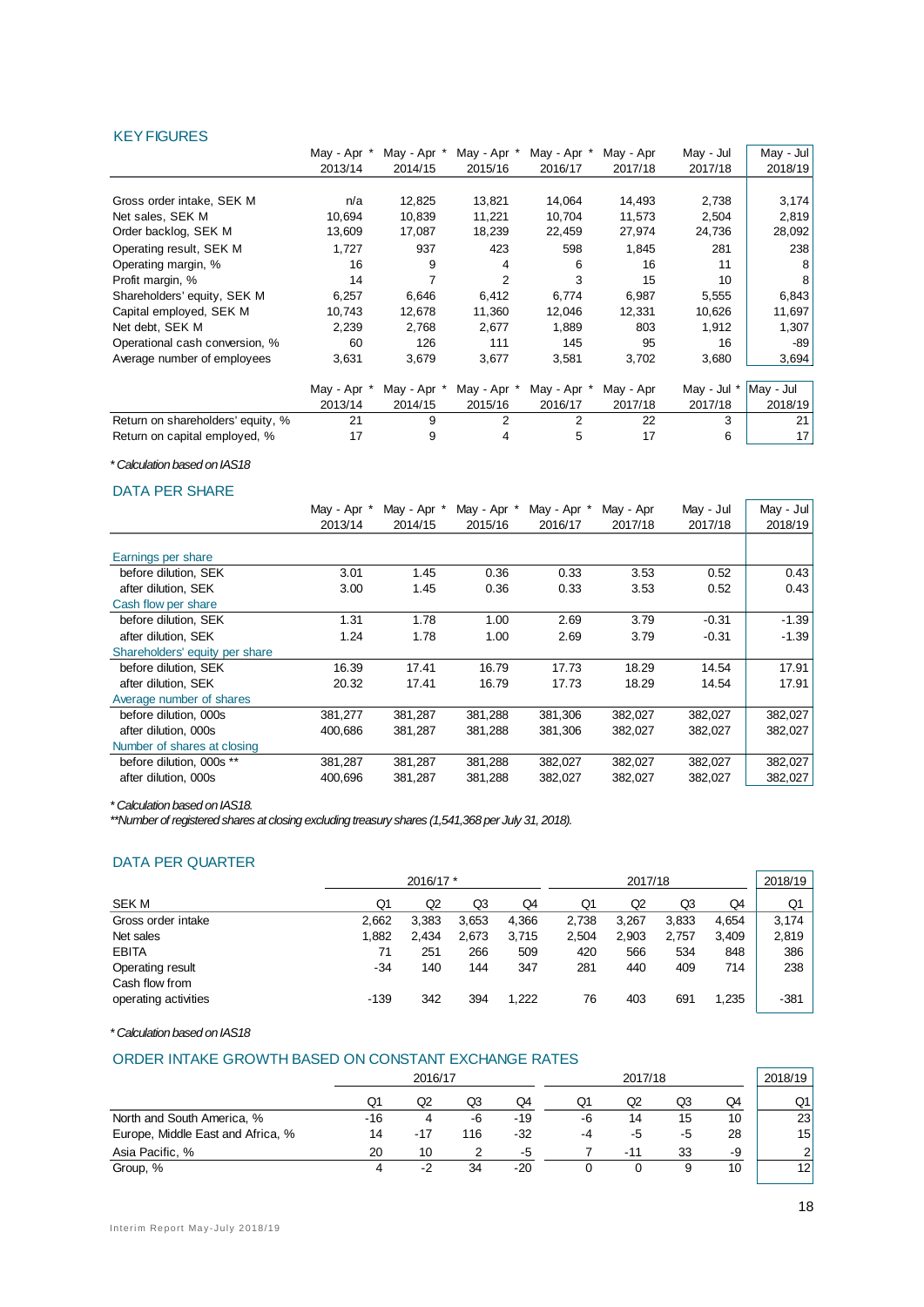### PARENT COMPANY

#### INCOME STATEMENT AND STATEMENT OF COMPREHENSIVE INCOME

|                                   | May - Jul | May - Jul |
|-----------------------------------|-----------|-----------|
| SEK M                             | 2018/19   | 2017/18   |
| Operating expenses                | -48       | -56       |
| Financial net                     | 89        | 16        |
| Income after financial items      | 41        | $-40$     |
| Tax                               | 8         | 0         |
| Net income                        | 49        | $-40$     |
|                                   |           |           |
| Statement of comprehensive income |           |           |
| Net income                        | 49        | $-40$     |
| Other comprehensive income        |           |           |
| Total comprehensive income        | 49        | $-40$     |

#### BALANCE SHEET

|                                            | Jul 31, | Apr 30, |
|--------------------------------------------|---------|---------|
| <b>SEK M</b>                               | 2018    | 2018    |
| Non-current assets                         |         |         |
| Intangible assets                          | 68      | 68      |
| Shares in subsidiaries                     | 2,195   | 2,239   |
| Receivables from subsidaries               | 2,388   | 2,411   |
| Other financial assets                     | 14      | 14      |
| Deferred tax assets                        | 8       | 0       |
| <b>Total non-current assets</b>            | 4,672   | 4,731   |
| <b>Current assets</b>                      |         |         |
| Receivables from subsidaries               | 3,010   | 3,468   |
| Other current receivables                  | 59      | 137     |
| Other short-term investments               | 84      | 83      |
| Cash and cash equivalents                  | 2,881   | 3,625   |
| <b>Total current assets</b>                | 6,035   | 7,312   |
| <b>Total assets</b>                        | 10,707  | 12,044  |
| Shareholders' equity                       | 2,854   | 2,823   |
| Non-current liabilities                    |         |         |
| Long-term interest-bearing liabilities     | 4,339   | 4,366   |
| Long-term liabilities to Group companies   | 39      | 39      |
| Long-term provisions                       | 9       | 9       |
| <b>Total non-current liabilities</b>       | 4,387   | 4,414   |
| <b>Current liabilities</b>                 |         |         |
| Short-term interest-bearing liabilities    | 513     | 959     |
| Short-term liabilities to Group companies  | 2,869   | 3,754   |
| Short-term provisions                      | 0       | 0       |
| Other current liabilities                  | 84      | 94      |
| <b>Total current liabilities</b>           | 3,466   | 4,807   |
| Total shareholders' equity and liabilities | 10,707  | 12,044  |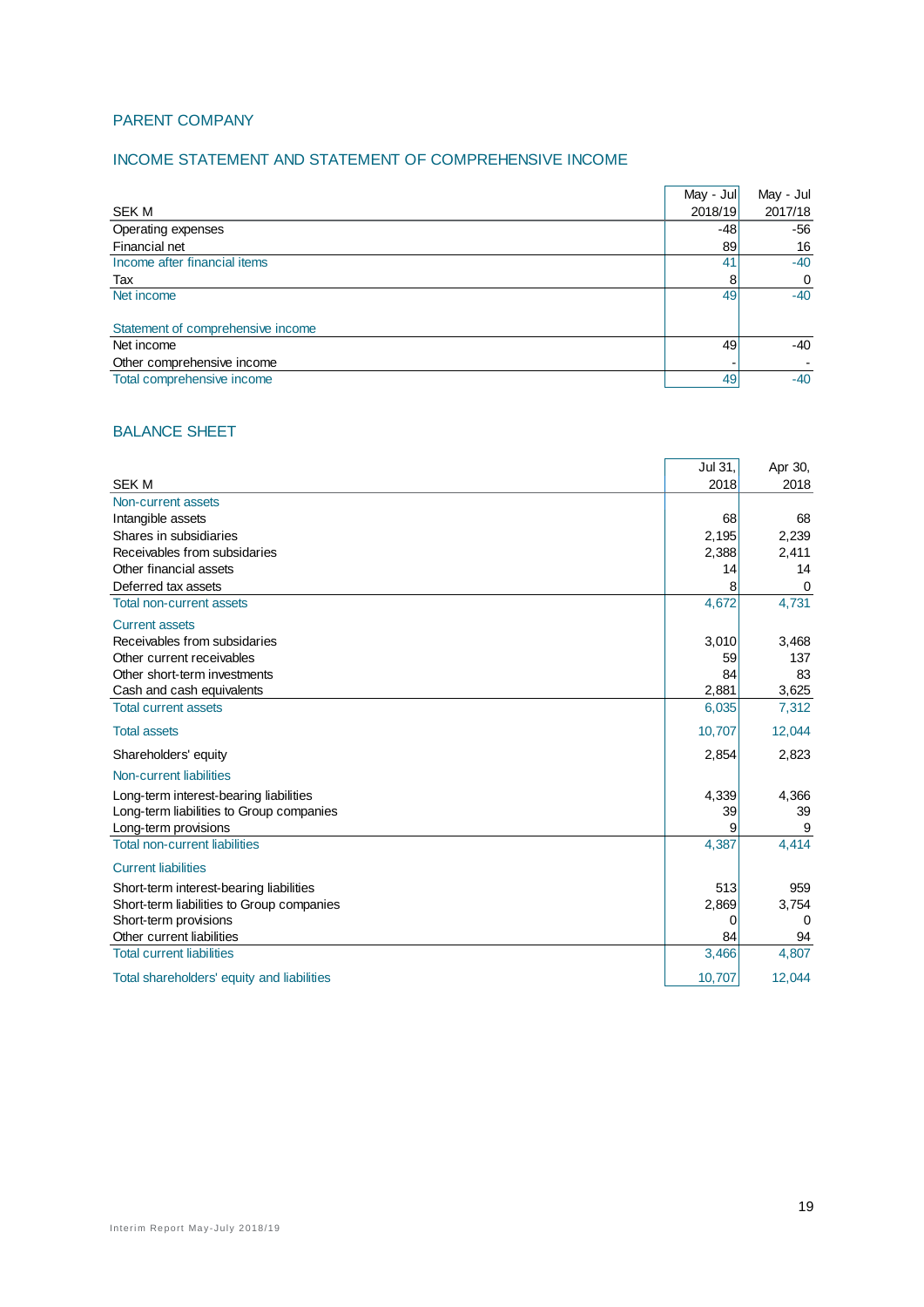### Alternative performance measures

Alternative Performance Measures (APMs) are measures and key figures that Elekta's management and other stakeholders use when managing and analyzing Elekta's business performance. These measures are not substitutes, but rather supplements to financial reporting measures prepared in accordance with IFRS. Key figures and other APMs used by Elekta are defined on [www.elekta.com/investors/financials/definitions.php.](http://www.elekta.com/investors/financials/definitions.php) Definitions and additional information on APMs can also be found on pages 120-122 in the Annual Report 2017/18.

Starting the first quarter of the fiscal year 2018/2019, no items in the income statement are reported as items affecting comparability. Thus, the definition is no longer included in the definitions presented below.

### *Order and sales growth based on constant exchange rates*

Elekta's order intake and sales are, to a large extent, reported in subsidiaries with other functional currencies than SEK, which is the group reporting currency. In order to present order and sales growth on a more comparable basis and to show the impact of currency fluctuations, order and sales growth based on constant exchange rates are presented. The schedules below present growth based on constant exchange rates reconciled to the total growth reported in accordance with IFRS.

| <b>CHANGE GROSS ORDER INTAKE</b>        | North and South<br>America |         | Europe, Middle<br>East, and Africa |       | Asia Pacific |         | Group total |         |
|-----------------------------------------|----------------------------|---------|------------------------------------|-------|--------------|---------|-------------|---------|
|                                         |                            | % SEK M | ℅                                  | SEK M |              | % SEK M |             | % SEK M |
| Q1 2018/19 vs. Q1, 2017/18              |                            |         |                                    |       |              |         |             |         |
| Change based on constant exchange rates | 23                         | 183     | 15                                 | 126   | 2            | 17      | 12          | 326     |
| Currency effects                        | 2                          | 16      | 6                                  | 52    | 4            | 42      | 4           | 110     |
| Reported change                         | 25                         | 199     | 22                                 | 178   | 5            | 59      | 16          | 436     |
| Q1 2017/18 vs. Q1 2016/17               |                            |         |                                    |       |              |         |             |         |
| Change based on constant exchange rates | -6                         | $-47$   | $-4$                               | $-35$ |              | 74      | $\Omega$    | -8      |
| Currency effects                        | 4                          | 27      | 4                                  | 31    | 3            | 26      | 3           | 84      |
| Reported change                         | $-2$                       | $-20$   | $\Omega$                           | $-4$  | 10           | 100     | 3           | 76      |

| <b>CHANGE NET SALES</b>                 | North and South<br>America |              | Europe, Middle<br>East, and Africa |              | Asia Pacific |              | Group total |       |
|-----------------------------------------|----------------------------|--------------|------------------------------------|--------------|--------------|--------------|-------------|-------|
|                                         | ℅                          | <b>SEK M</b> | ℅                                  | <b>SEK M</b> | ℅            | <b>SEK M</b> | ℅           | SEK M |
| Q1 2018/19 vs. Q1, 2017/18              |                            |              |                                    |              |              |              |             |       |
| Change based on constant exchange rates | $-2$                       | -18          | 11                                 | 95           | 23           | 162          | 10          | 239   |
| Currency effects                        | 2                          | 15           | 5                                  | 46           | 2            | 15           | 3           | 76    |
| Reported change                         | 0                          | $-3$         | 16                                 | 141          | 25           | 177          | 13          | 315   |
| Q1 2017/18 vs. Q1 2016/17*              |                            |              |                                    |              |              |              |             |       |
| Change based on constant exchange rates | -3                         | $-21$        | 33                                 | 185          | 13           | 65           | 12          | 229   |
| Currency effects                        | 4                          | 26           | 4                                  | 19           | 3            | 14           | 3           | 59    |
| Reported change                         |                            | 5            | 37                                 | 204          | 16           | 79           | 15          | 288   |

*'\* Calculation based on IAS18*

### *EBITDA*

EBITDA is used for the calculation of operational cash conversion and the net debt/EBITDA ratio.

| <b>SEKM</b>                           | Q1 2017/18 | Q2 2017/18 | Q3 2017/18 | Q4 2017/18 | Q1 2018/19 |
|---------------------------------------|------------|------------|------------|------------|------------|
| Operating result/EBIT                 | 281        | 440        | 409        | 714        | 238        |
| Amortization:                         |            |            |            |            |            |
| Capitalized development costs         | 110        | 96         | 98         | 103        | 120        |
| Assets relating business combinations | 29         | 30         | 27         | 30         | 27         |
| Depreciation                          | 38         | 36         | 37         | 40         | 41         |
| <b>EBITDA</b>                         | 458        | 603        | 571        | 888        | 427        |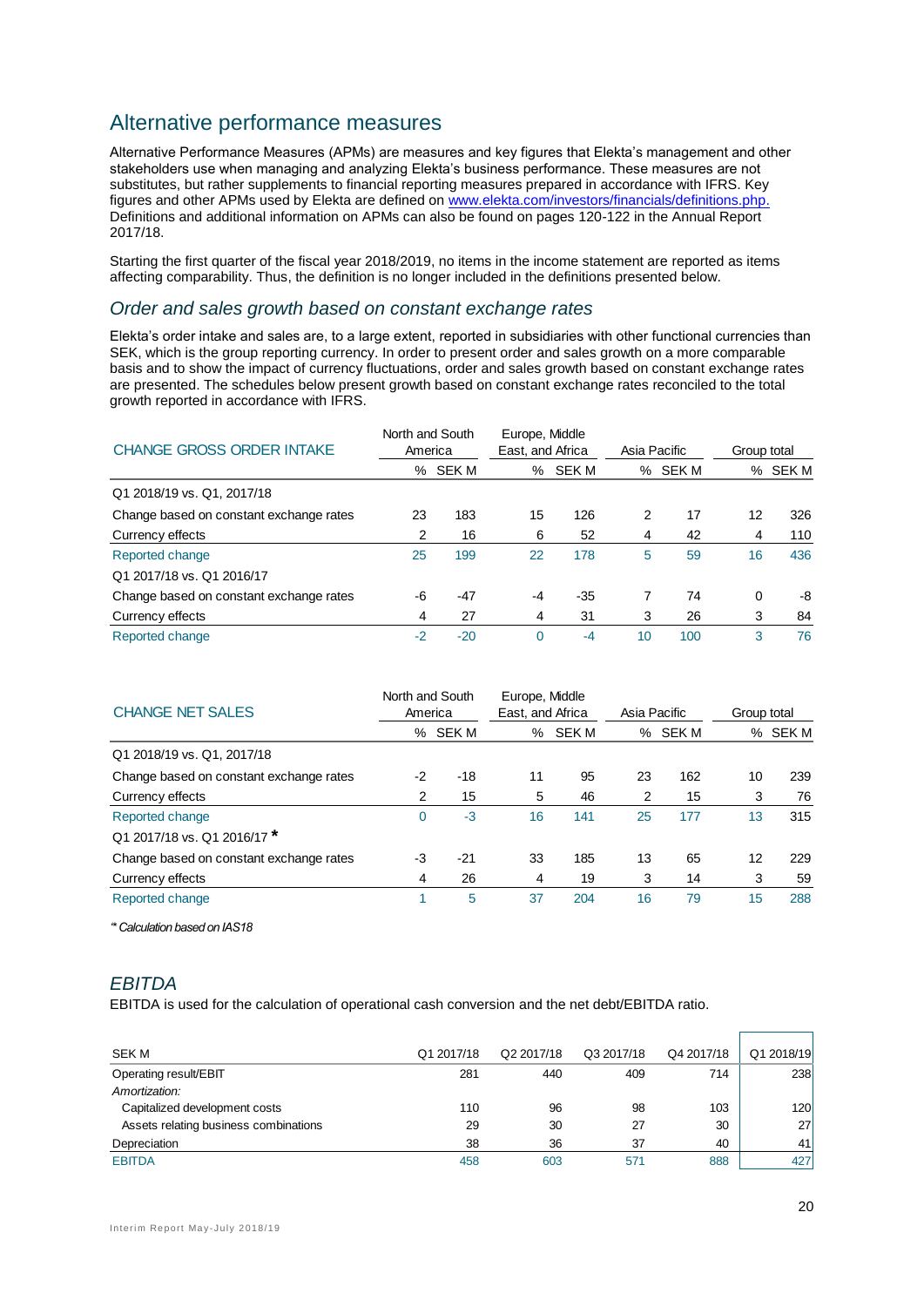### *Return on capital employed*

Return on capital employed is a measure of the profitability after taking into account the amount of total capital used unrelated to type of financing. A higher return on capital employed indicates a more efficient use of capital. Capital employed represents the value of the balance sheet net assets that is the key driver of cash flow and capital required to run the business. It is also used in the calculation of return on capital employed.

|                                               | Jul 31,  | Okt 31,  | Jan 31,  | Apr 30,  | Jul 31,  |
|-----------------------------------------------|----------|----------|----------|----------|----------|
| <b>SEKM</b>                                   | 2017 *   | 2017 *   | 2018 *   | 2018     | 2018     |
| Profit before tax (12 months rolling)         | 424      | 683      | 960      | 1,681    | 1,651    |
| Financial expenses (12 months rolling)        | 253      | 232      | 231      | 225      | 225      |
| Profit before tax plus financial expenses     | 677      | 915      | 1,191    | 1,905    | 1,877    |
| Total assets                                  | 19,659   | 20,152   | 20,617   | 23,760   | 21,921   |
| Deferred tax liabilities                      | $-668$   | $-669$   | $-593$   | $-511$   | $-504$   |
| Long-term provisions                          | $-159$   | $-165$   | $-159$   | $-158$   | $-169$   |
| Other long-term liabilities                   | $-15$    | -5       | $-57$    | $-63$    | $-59$    |
| Accounts payable                              | $-806$   | $-970$   | $-962$   | $-1,132$ | -841     |
| Advances from customers                       | $-2,537$ | $-2,440$ | $-2,643$ | $-5,316$ | $-4,608$ |
| Prepaid income                                | $-1,704$ | $-1,764$ | $-1,830$ | $-1,990$ | $-1,899$ |
| Accrued expenses                              | $-1,611$ | $-1,742$ | $-1,688$ | $-1,662$ | $-1,508$ |
| Current tax liabilities                       | $-96$    | -89      | $-93$    | $-107$   | $-111$   |
| Short-term provisions                         | $-196$   | $-172$   | $-140$   | $-186$   | $-165$   |
| Derivative financial instruments              | $-74$    | $-21$    | $-49$    | $-46$    | $-105$   |
| Other current liabilities                     | $-212$   | $-230$   | $-300$   | $-257$   | $-255$   |
| Capital employed                              | 11,582   | 11,885   | 12,103   | 12,331   | 11,697   |
| Average capital employed (last five quarters) | 11,712   | 11,765   | 11,833   | 11,194   | 11,367   |
| Return on capital employed                    | 6%       | 8%       | 10%      | 17%      | 17%      |
| * Calculation based on IAS18                  |          |          |          |          |          |

#### *'\* Calculation based on IAS18*

### *Return on shareholders' equity*

Return on shareholders' equity measures the return generated on shareholders' capital invested in the company.

| <b>SEK M</b>                                                                             | Q1 2017/18 * | Q2 2017/18 * | Q3 2017/18 * | Q4 2017/18 | Q1 2018/19 |
|------------------------------------------------------------------------------------------|--------------|--------------|--------------|------------|------------|
| Net income (12 months rolling)                                                           | 189          | 382          | 648          | 1.348      | 1,315      |
| Average shareholders' equity excluding non-controlling<br>interests (last five quarters) | 6.563        | 6.604        | 6.696        | 6,015      | 6,271      |
| Return on shareholders' equity                                                           | 3%           | 6%           | 10%          | 22%        | <b>21%</b> |
| <i>A</i> Calculation based on IAS18                                                      |              |              |              |            |            |

#### *Operational cash conversion*

Cash flow is a focus area for management. The operational cash conversion shows the relation between cash flow from operating activities and EBITDA.

| Operational cash conversion         |            |            |            |            |            |
|-------------------------------------|------------|------------|------------|------------|------------|
|                                     |            |            |            |            |            |
| <b>SEK M</b>                        | Q1 2017/18 | Q2 2017/18 | Q3 2017/18 | Q4 2017/18 | Q1 2018/19 |
| Cash flow from operating activities | 76         | 403        | 691        | 1 235      | $-381$     |
| EBITDA                              | 458        | 603        | 571        | 888        | 427        |
| Operational cash conversion         | 16%        | 67%        | 121%       | 139%       | $-89%$     |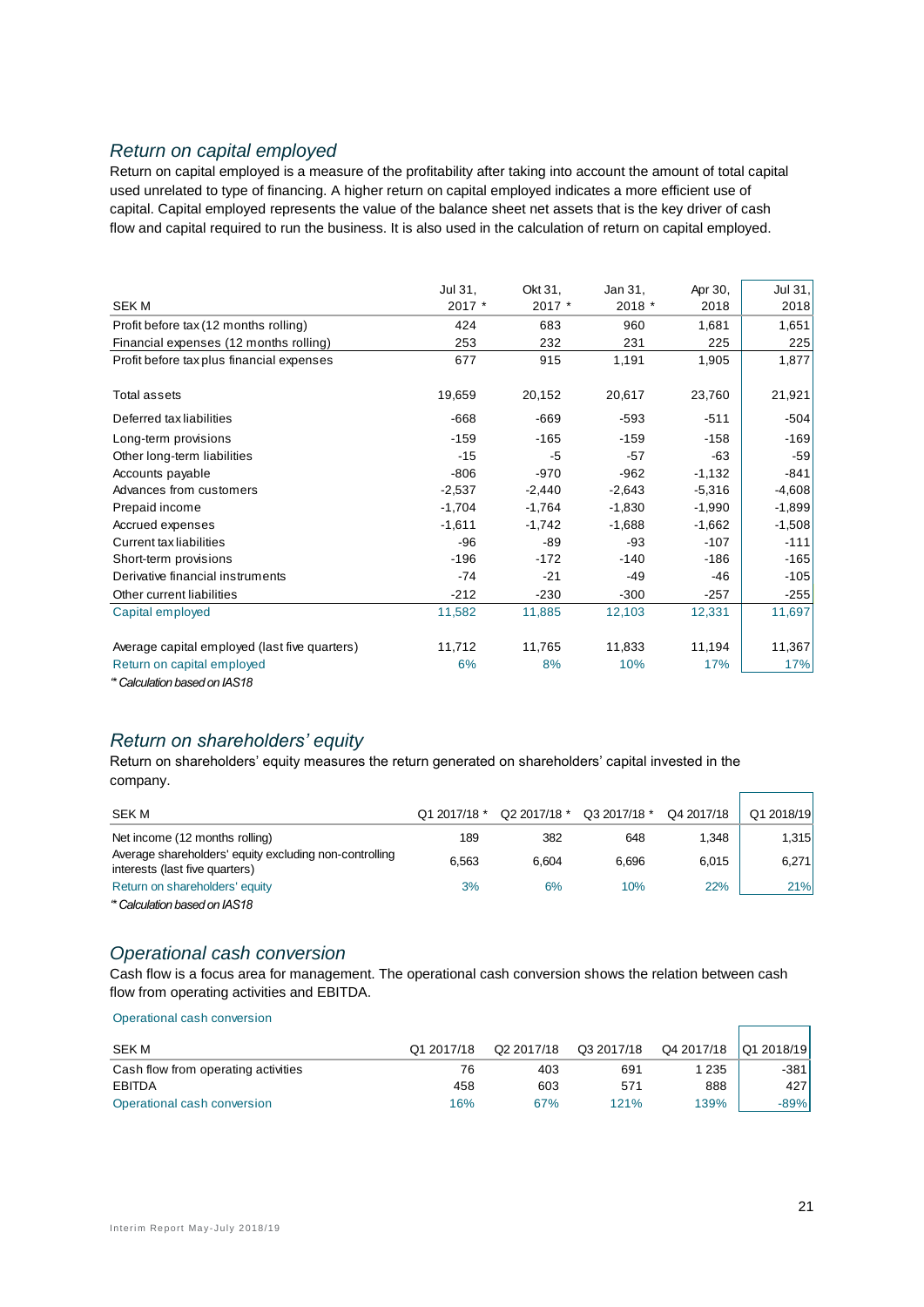### *Working capital*

In order to optimize cash generation, management focuses on working capital and reducing lead times between orders booked and cash received. A reconciliation of working capital to items in the balance sheet is presented on page 5.

### *Days sales outstanding (DSO)*

DSO is used by management to follow the development of overall payment terms to customers, which have significant impact on working capital and cash flow.

Days sales outstanding (DSO)

|                               | Jul 31,  | Okt 31.  | Jan 31,  | Apr 30,  | Jul 31,  |
|-------------------------------|----------|----------|----------|----------|----------|
| <b>SEKM</b>                   | $2017$ * | $2017$ * | $2018$ * | 2018     | 2018     |
| Accounts receivable           | 3,032    | 3.120    | 3,505    | 3,402    | 3,061    |
| Accrued income                | 1.467    | 1.545    | 1.177    | 1,160    | 1,004    |
| Advances from customers       | $-2,537$ | $-2.440$ | $-2,643$ | $-5,316$ | $-4,608$ |
| Prepaid income                | $-1.704$ | $-1,764$ | $-1,830$ | $-1,990$ | $-1,899$ |
| Net receivable from customers | 258      | 461      | 209      | $-2,744$ | $-2,441$ |
| Net sales (12 months rolling) | 10.991   | 11.359   | 11.434   | 11,573   | 11,887   |
| Number of days                | 365      | 365      | 365      | 365      | 365      |
| Net sales per day             | 30       | 31       | 31       | 32       | 33       |
| Days sales outstanding (DSO)  | 9        | 15       |          | $-87$    | $-75$    |
| * Calculation based on IAS18  |          |          |          |          |          |

### *Net debt and net debt/EBITDA ratio*

Net debt is important to understand the financial stability of the company. Net debt and net debt/EBITDA ratio are used by management to track the debt evolvement, the refinancing need and the leverage for the Group.  $\overline{\phantom{0}}$ 

| SEK M                                                | Apr 30, 2018 | Jul 31, 2018 |
|------------------------------------------------------|--------------|--------------|
| Long-term interest-bearing liabilities               | 4,369        | 4,341        |
| Short-term interest-bearing liabilities              | 975          | 513          |
| Cash and cash equivalents and short-term investments | $-4.541$     | $-3,547$     |
| Net debt                                             | 803          | 1,307        |
|                                                      |              |              |
| EBITDA (12 months rolling)                           | 2,520        | 2,489        |
| Net debt/EBITDA ratio                                | 0.32         | 0.53         |